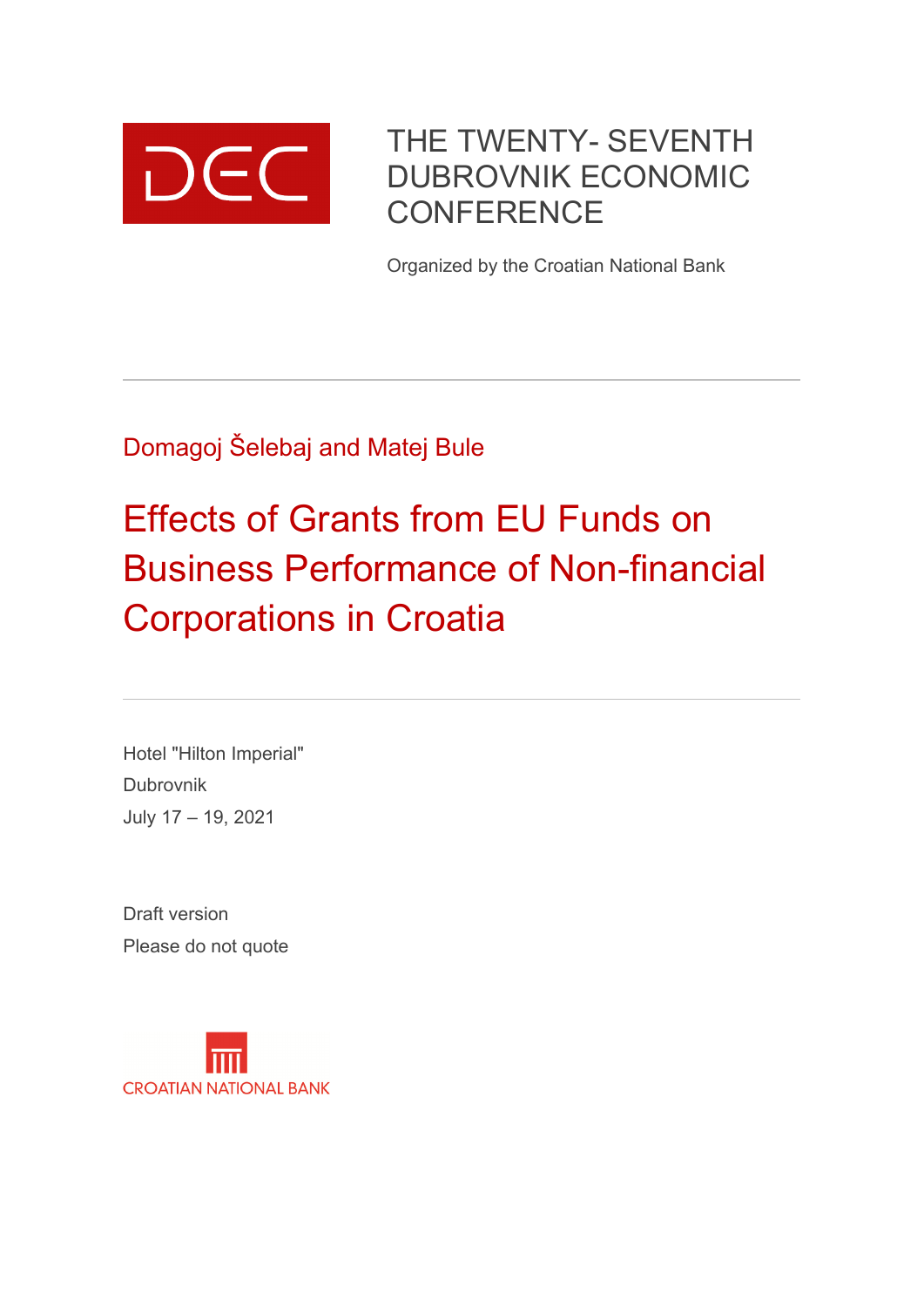# Effects of grants from EU funds on business performance of non-financial corporations in Croatia

DOMAGOJ ŠELEBAJ, MSc\* MATEJ BULE, MSc\*

Article\*\* JEL: C14, D22, H81 https://doi.org/10.3326/pse.45.2.1

The article was submitted for the 2020 annual award of the Prof. Dr. Marijan Hanžeković Prize.

Domagoj ŠELEBAJ Croatian National Bank, Trg hrvatskih velikana 3, 10000 Zagreb, Croatia e-mail: domagoj.seleba[j@hnb.hr](mailto:domagoj.selebaj%40hnb.hr?subject=) ORCiD: [0000-0002-4639-2973](https://orcid.org/0000-0002-4639-2973)

Matej BULE Croatian National Bank, Trg hrvatskih velikana 3, 10000 Zagreb, Croatia e-mail: matej.bule[@hnb.hr](mailto:matej.bule%40hnb.hr?subject=) ORCiD: [0000-0002-8789-0805](https://orcid.org/0000-0002-8789-0805)

<sup>\*</sup> All views presented in this paper are the authors' own and do not necessarily reflect the official position of the Croatian National Bank. The authors would like to thank two anonymous reviewers and colleagues from the Croatian National Bank for their useful suggestions.

<sup>\*\*</sup> Received: June 1, 2020

Accepted: February 10, 2021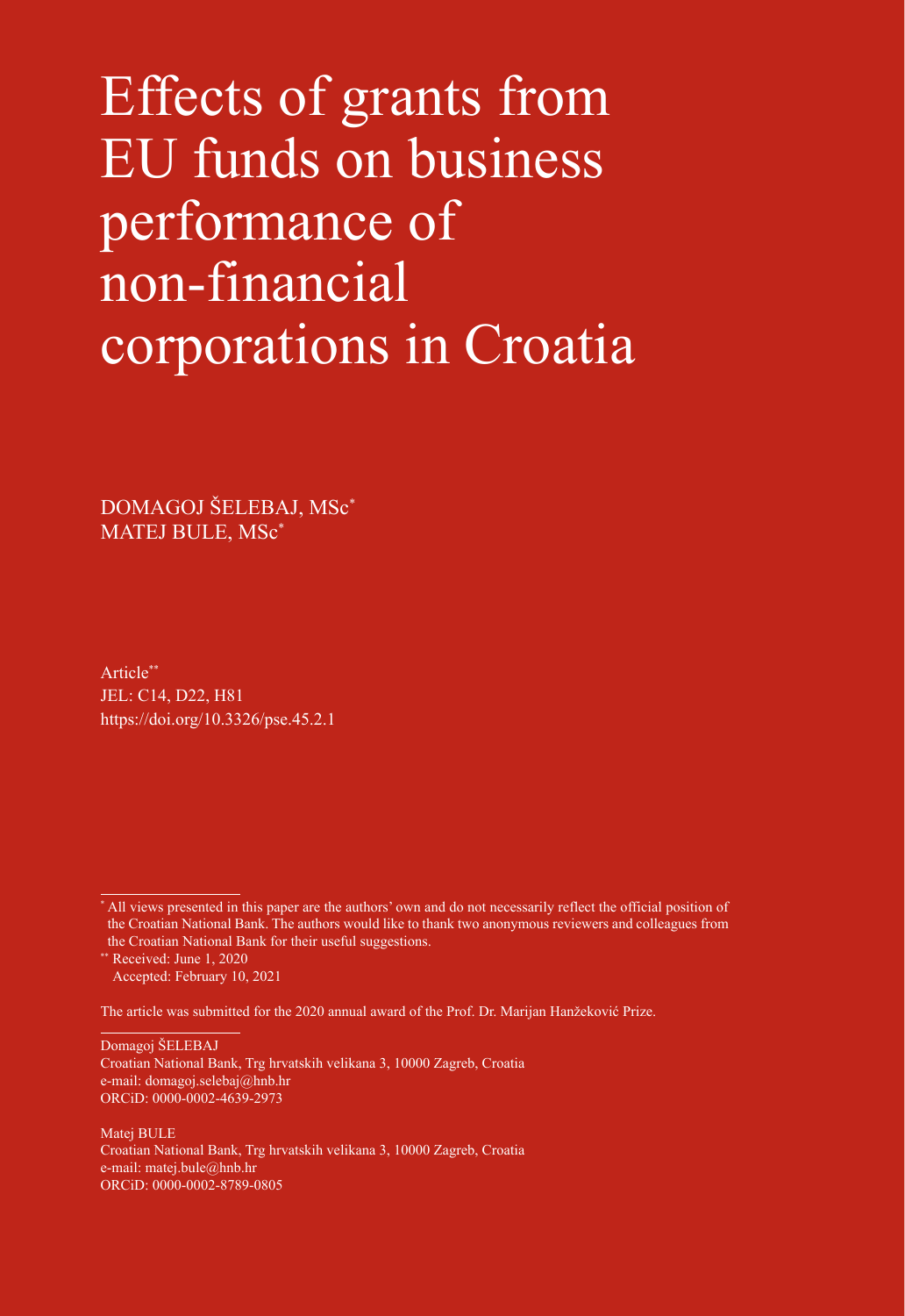### 178 **Abstract**

*This paper quantifies the impact of grants from EU funds on non-financial corporations performance in Croatia. For the purposes of the research, three different data sources were used, which were merged into a single enterprise level data*base. Enterprises for the control group were selected using propensity score *matching method, while the quantifications of effects in the years after receiving the support were estimated using difference in differences method. Also, the doseresponse relationship between the relative size of the received grant and the level of impact on performance indicators was assessed. The research showed that the use of EU funds has a strong and positive effect on the observed indicators, such as employment, operating income, labour productivity or total factor productivity and capital intensity. At the same time, the level of impact significantly depends on the relative size of grant received from EU funds.*

*Keywords: EU funds, propensity score matching, difference in differences*

#### **1 INTRODUCTION**

Apart from access to the common European market, one of the most important economic benefits arising from Croatia's membership in the European Union (EU) is the eligibility to use EU funds. Since Croatia, just like the majority of new member states, is classified as an underdeveloped country, the amount of funds it received is substantially larger than the amounts it pays into the shared European budget. In 2019 alone, end beneficiaries received EUR 1.9 billion, or 3.6% of Croatia's GDP, from EU funds on various grounds, while Croatia's contribution to the shared budget amounted to around EUR 0.5 billion, or 1.0% of GDP (authors' calculation based on data by the Ministry of Finance and the Croatian National Bank). It should be pointed out that Croatia is yet to enter the final stage of the utilization of funds from the 2014-2020 budgetary period, in which the payments to end beneficiaries for contracted projects are expected to reach their peak.

However, support in such large amounts of grants is bound to have certain direct and indirect effects, which are harder to measure than is the case with direct financial benefit. Apart from the problem of data accessibility (especially at the microlevel), an additional burden is the fact that grants from EU funds are used to finance a wide variety of various social areas and economic sectors with divergent objectives and potential effects – from family farms or projects with a social element aimed at the wider population or non-profit associations all the way up to large infrastructural projects managed by the state or local government units or projects by non-financial corporations.

To the authors' best knowledge, this is the first-ever paper to quantify the effects of grants from EU funds on end beneficiaries in Croatia or, more specifically, on the business performance and features of Croatian non-financial corporations. As such, it represents a giant leap in the analyses conducted thus far and substantially contributes to the national professional literature on the topic of support from EU

45(2) 177-207 (2021) economics

PUBLIC SECTOR<br>ECONOMICS 45(2) 177-207 (2021)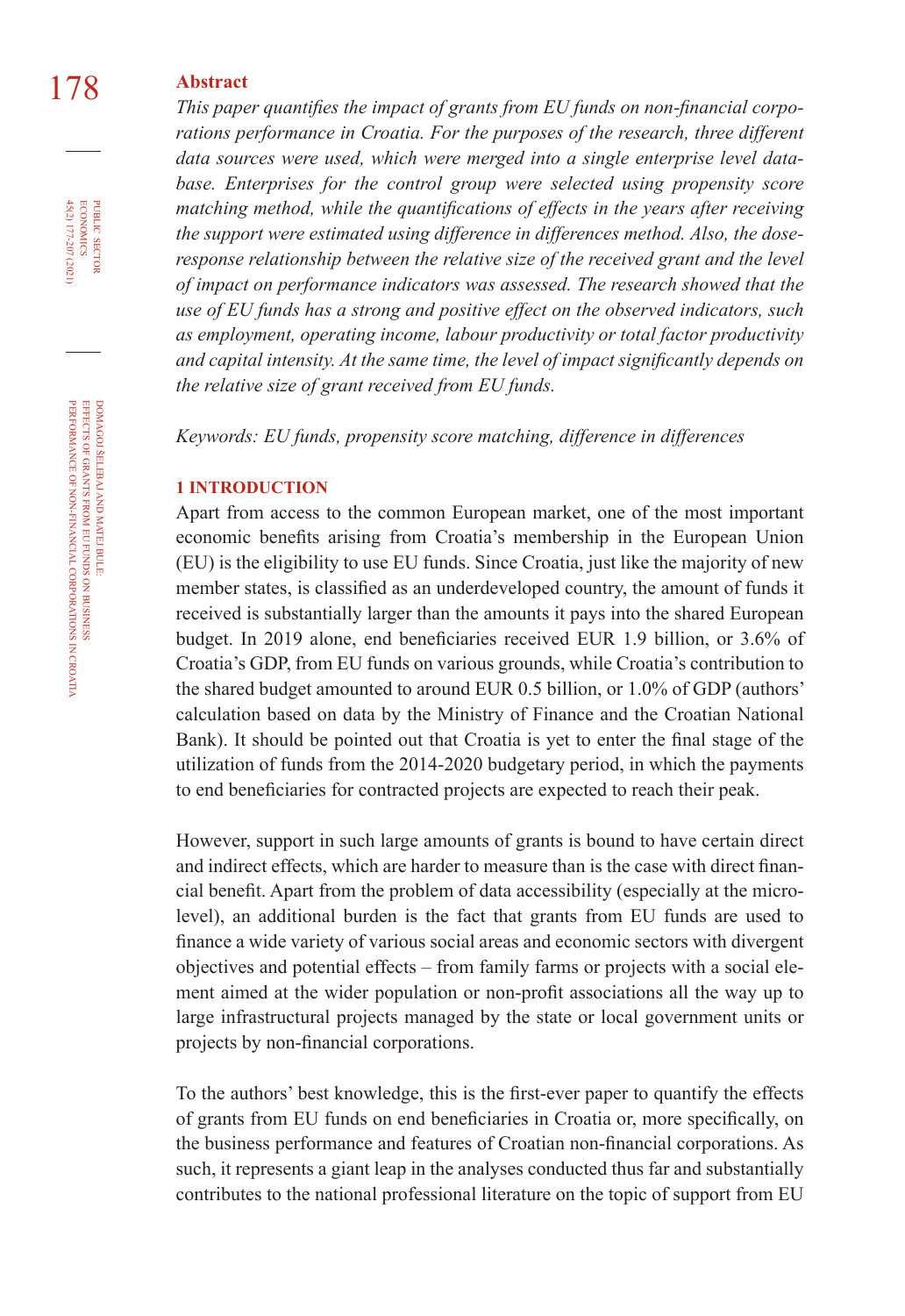funds. Apart from quantifying the effects of the grant, the paper also elaborates on 179 additional research questions such as the probability of obtaining EU funding and the ratio between the size of the support received and its impact level (doseresponse). Since this ratio between the size of the received grant and the level of its impact has practically not been researched before, this piece of research also provides a substantial scientific contribution.

Finally, the conclusions arising from the results of this research can assist the competent bodies when adopting policy decisions regarding the allocation of available grants from EU funds. Namely, non-financial corporations represent a section of the national economy which is a significant beneficiary of EU funds; their case would make valuable testing ground for the assumption that the use of EU grants might have a positive effect on the performance of many enterprises, thus contributing to the competition potential of the national economy, or at least partially alleviate the consequences of certain structural deficiencies of this sector, such as high indebtedness or low productivity rates (cf. Martinis and Ljubaj, 2017; Gelo and Družić, 2015).

Even though the results of the analysis conducted show that these grants do have a significant positive effect on the performance of corporate beneficiaries, several additional recommendations for economic policy management can be highlighted. For instance, it is important to highlight that the age of an enterprise and the number of its employees are some of the key estimators of the probability of obtaining support. Such findings are far from unexpected, but more effort should be put in making funds more accessible to younger enterprises or start-ups, since access to funding is one of the most common problems faced by such enterprises. In addition, it has been shown that, regardless of the fact that the support comes in the form of a grant, the use of funds has a negative effect on relative profitability of business, which poses a challenge for market profitability of the funded projects and leaves room for moral hazard. For this reason, greater focus should be placed on profitability issues during the grant allocation procedure. One of the more important markers of efficiency is the relative size of the support, hence this factor should also be taken into account during the allocation procedure.

#### **2 OVERVIEW OF RELEVANT LITERATURE AND CONTRIBUTION OF RESEARCH**

The issue of potential effects of cohesion policy is one that frequently comes up in applied econometric research. Darvas et al. (2019) identified over 1,000 different pieces of research dealing with various aspects of cohesion policy such as efficacy, convergence, inequality, management and many others. Since the main objective of cohesion policy is reducing the development gap between individual regions, or convergence of underdeveloped regions, as well as stimulating general economic growth, literature is dominated by the issue of efficacy of EU's cohesion policy for achieving these objectives (for an overview of previous research, see e.g., Hagen and Mohl, 2009; Marzinotto, 2012; Pienkowski and Berkowitz,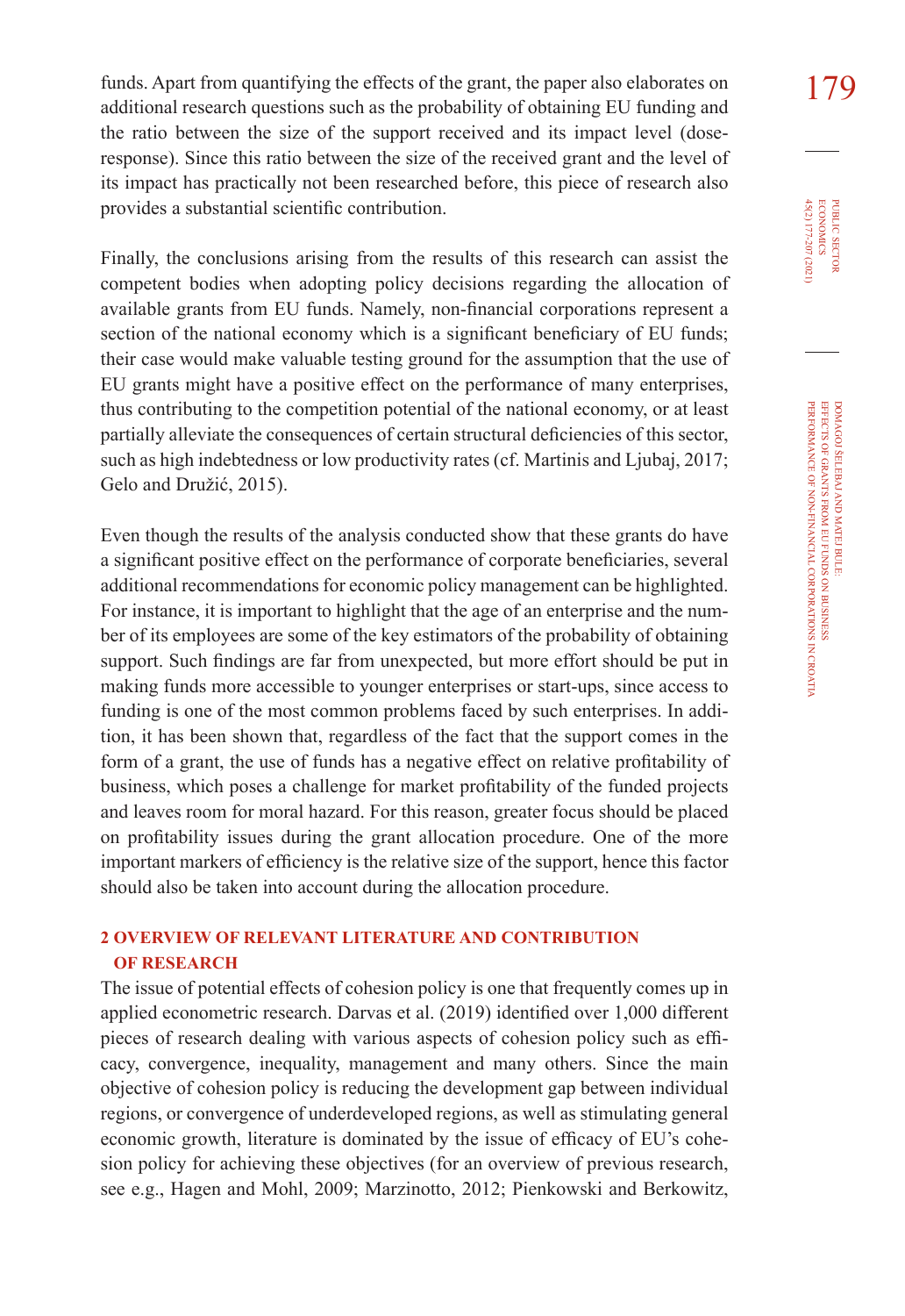180 <sup>2015;</sup> Crescenzi and Giua, 2017). However, the results are far from uniform. Depending on the sample size, time period, conceptual and methodological framework, the majority of papers unveil a positive effect of cohesion policy on regional growth and convergence (e.g., Cappelen et al., 2003; Esposti and Bussoletti, 2008; Ferrara et al., 2016). Despite finding positive effects, some pieces of research nevertheless challenge its efficacy (Dall'Erba and Le Gallo, 2008; Bouayad-Agha et al., 2011; Becker et al., 2013), i.e., they argue that cohesion policy is only tentatively efficient in meeting its objectives (e.g., Ederveen et al., 2002; Ederveen et al., 2006; Rodriguez-Pose and Fratesi, 2004). On the other hand, some pieces of research also claim that cohesion policy has a negative effect on economic growth (Fagerberg and Verspagen, 1996; Breidenbach et al., 2016).

> The majority of conducted research, including the ones listed above, use individual countries or NUTS regions as the observation unit. This approach is subject to criticism from various sides, the most important being the issue of endogeneity (Hagen and Mohl, 2009). Endogeneity arises due to the fact that an individual region's ability to qualify for grants from cohesion funds is defined by its economic size, meaning that the per capita GDP of regions that are eligible for obtaining grants from cohesion funds is substantially lower than the EU average. However, regions that were initially underdeveloped may experience sharper growth due to convergence only, regardless of the grants obtained from the Cohesion Fund (Cappelen et al., 2003).

> Research looking at the efficacy of cohesion policy on an aggregate level is countered by literature examining the potential effects of EU funds on the performance of enterprises that are the beneficiaries of grants through cohesion policy. Due to lack of data, microeconomic research is still very limited, although such an approach would eliminate the endogeneity issue that is inherent to aggregate research. Only a few papers assessed the potential effects of grants from cohesion funds on a limited set of enterprise performance indicators, primarily the trends in the number of employees and enterprise productivity, expressed either as total factor productivity (TFP) or labour productivity.

> The majority of research conducted at enterprise level used a quasi-experimental approach of propensity score matching and the difference in differences method and discovered positive effects of obtaining a grant from cohesion funds on trends in employment numbers, revenue and/or productivity (see Moral Arce and Paniagua San Martín, 2016; Fattorini et al., 2018; Hartsenko and Sauga, 2013). Benkovskis et al. (2018) used microdata from Latvian enterprises to examine the effect of grants from the European Regional Development Fund on a much wider set of performance indicators. In their research, they used the propensity score matching technique, which has shown that obtaining the grant led to an increase in the enterprises' capital intensity as well as employee numbers not long after receiving the support, while the effect on the productivity trend was also positive but became evident only three years into the grant. Apart from this, the effects of the grant

45(2) 177-207 (2021) economics

PUBLIC SECTOR<br>ECONOMICS 45(2) 177-207 (2021)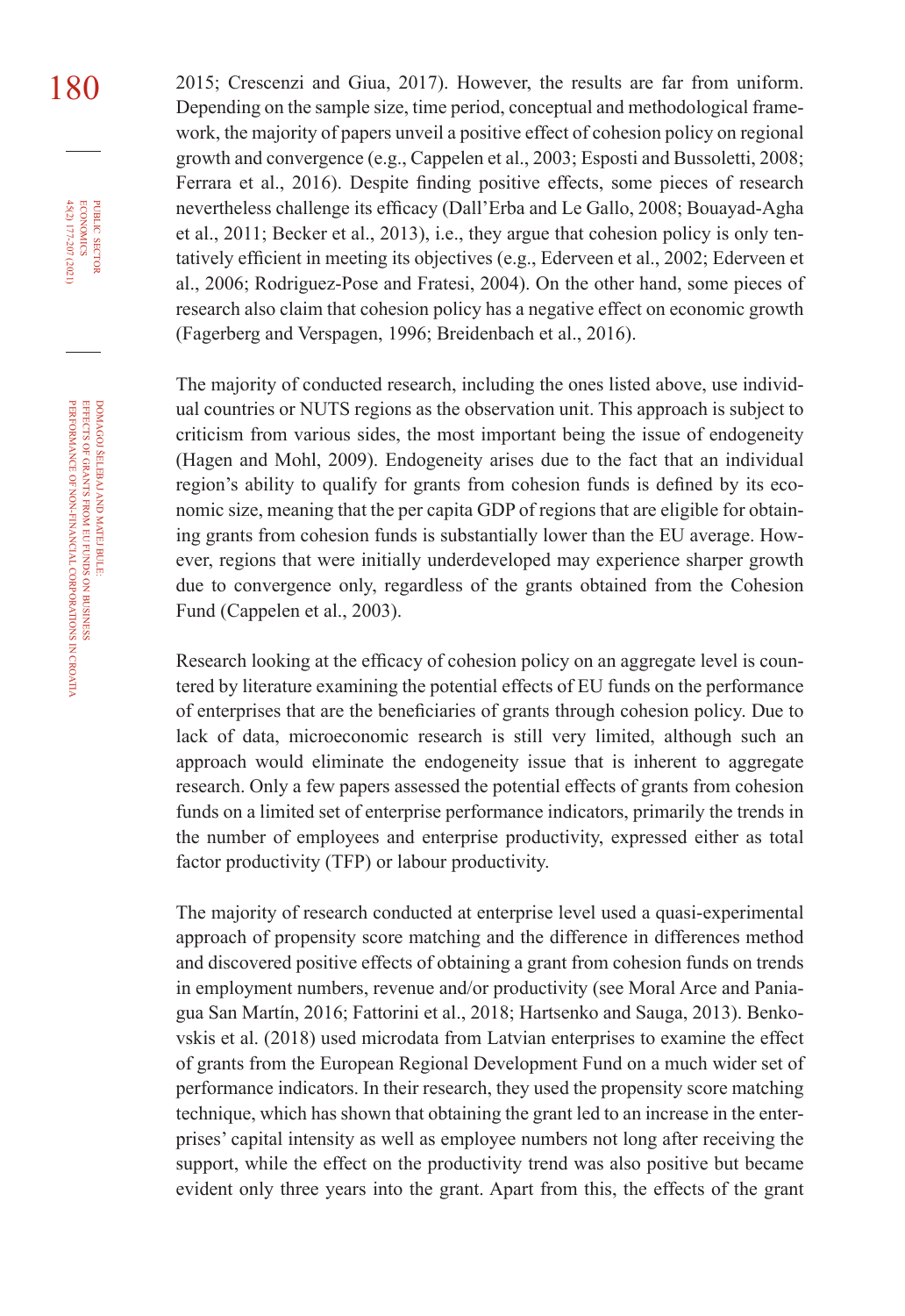were not homogeneous for all enterprises; enterprises that were slightly larger, but 181 also less productive, before receiving the grant benefited more from the grant.

Bachtrogler and Hammer (2018) examined the effects of the use of EU grants from the 2007-2013 financial perspective on the performance of enterprises in 25 member states. The results of their analysis, derived through the propensity score matching method, have shown that corporate beneficiaries of grants in all countries under consideration recorded a substantial increase in employee numbers, revenue and fixed asset value, while on the other hand, evidence showing an increase in total factor productivity has been limited. The results presented in other papers are far from unambiguous. In one of the first papers that attempted to quantify the use of EU grants against the performance of non-financial corporations, Zwaan and Merlevede (2013) used grant beneficiaries from the processing industry in all EU member states in the 2000-2006 period as a case study and concluded that obtaining the grant did not affect the enterprises' employment numbers and productivity.

All pieces of research referred to above failed to take into account the effect of the magnitude of the received support from EU funds on the trend in selected performance indicators. Rather, they merely considered the fact that the enterprise became a beneficiary of the grant. Apart from being one of the first attempts to quantify the obtained grants from EU funds against performance indicators of enterprises in general, the main contribution of this paper is that it is, to the authors' best knowledge, the first paper to assess the effect of the size of the received support from EU funds on business performance indicators of enterprises. In addition, this research complements previous national literature studying EU funds in Croatia from various aspects, literature which is, due to Croatia's late EU accession, still quite modest. Areas and topics covered so far include the impact of EU funding on national research capacities, challenges of public procurement for EUfunded projects, absorption capacities for EU funds, the effect of cohesion policy on regional development in Croatia, the role of EU funds in the development of rural tourism, aid received from the European budget by local and regional selfgovernment units or the question of whether SMEs are familiar with funding possibilities from EU funds (see Šostar and Marukić, 2017; Poljičak, 2017; Kotarski, 2016; Maleković et al., 2018; Medić et al., 2017; Ott et al., 2018; Sikirić et al., 2015; Visković and Udovičić, 2017; Bartoluci et al., 2018; Kersan Škabić and Tijanić, 2017). In addition, this research also complements previous literature dealing with the effect of public support provided to non-financial corporations, whose source of funding is not the shared European budget but rather national budget or budgets of local and regional self-government units (see Srhoj et al., 2018). Public support to private non-financial corporations funded by taxpayers' money is an especially sensitive social issue because of questionable efficiency of such programmes and the issue of social justice. For this reason, any research on this topic can be highly relevant.

PUBLIC SECTOR<br>ECONOMICS<br>45(2) 177-207 (2021) 45(2) 177-207 (2021) economics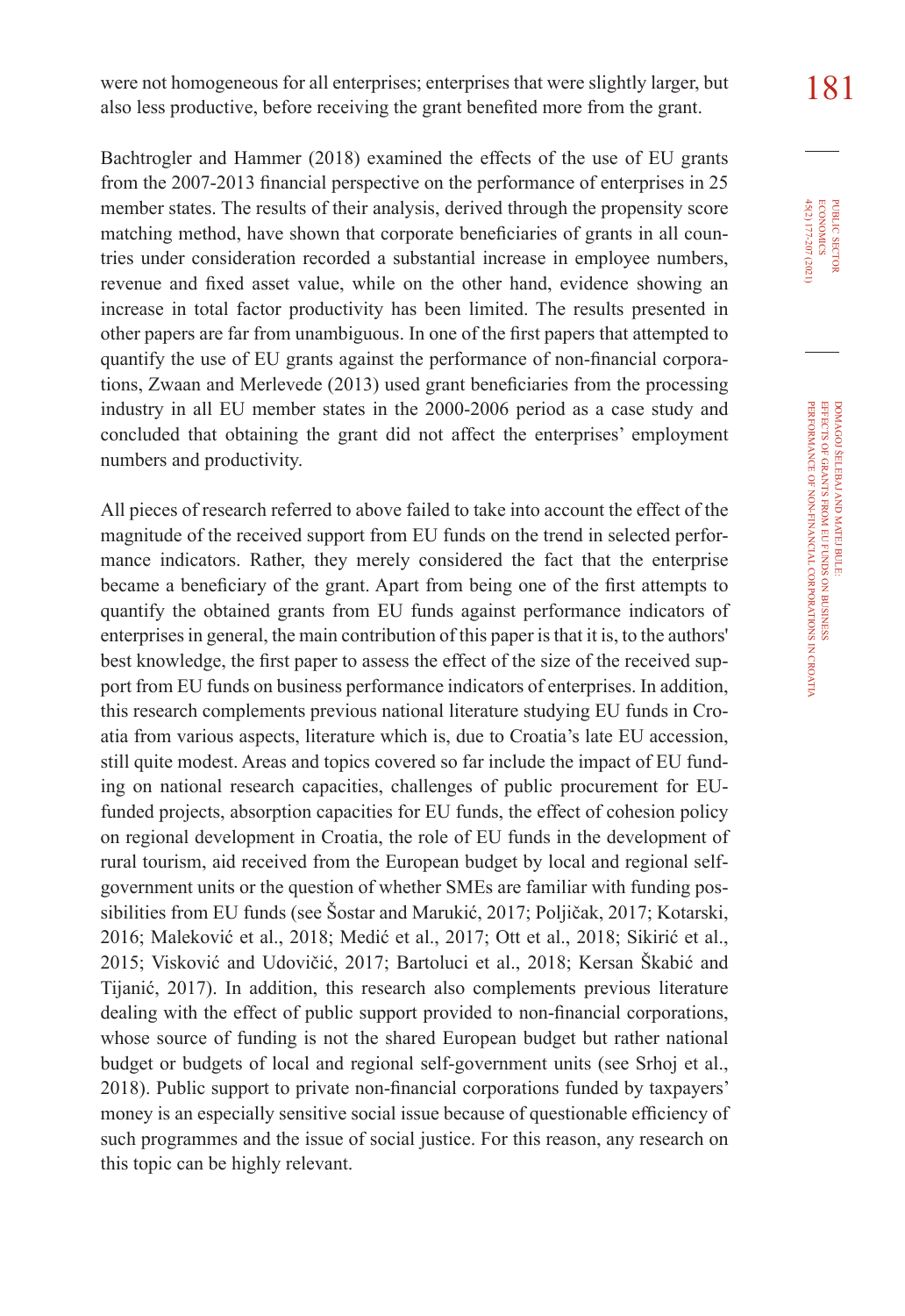### 182 **3 DATA SOURCES AND DATA ADJUSTMENTS**

This research uses three different data sources at enterprise level with different time series durations, which have been aligned and connected into a unique database covering the period 2012-2018, the first database of its kind. All data regarding the allocation of funds to end beneficiaries have been retrieved from the database maintained by the Ministry of Finance, which keeps track of all payments to beneficiaries of EU support on a monthly basis. This database also includes a code of the fund from which the grant was allocated. Data on monthly payments for individual enterprises have been aggregated at the annual level and connected to the database of annual financial statements maintained by the Financial Agency (Fina). Fina's database of annual financial statements contains detailed information derived from the enterprises' closing balance sheets, profit and loss accounts but also other non-financial features of enterprises conducting business in Croatia, such as the number of employees, head office, ownership structure based on the proprietor's residential status, etc. The third database used in the present research is the Court Register of Businesses Operators in Croatia, which contains data on the year each enterprise was established. This database was used to ascertain the enterprises' age.

By merging three different data sources, we created a new, unique database with 774,449 observations for the 2012-2018 period. Our sample identified 1,921 unique enterprises that became a beneficiary of a grant from EU funds in the observation period. However, further analysis required major adjustments. The number of corporate beneficiaries includes a certain number of public enterprises and entities that are registered as an enterprise but are owned by the state or local and regional self-government units. Such enterprises were excluded from the analysis due to having drastically different business objectives, which might ultimately affect the results of the analysis. This reduced the number of beneficiaries to 1,685 enterprises. We also excluded all enterprises that did not have a single employee in the observation period or failed to achieve positive value of their operating income, leaving us with 1,643 corporate beneficiaries.

Since the main objective of the analysis was to assess the medium-term effects of the grants on corporate beneficiaries' business performance and features, which for the purpose of the research implies that performance data is available for the period of at least two years after initially receiving the grant, we also needed to exclude enterprises that obtained their first grant in 2017 or 2018 from the main part of the analysis. The time distance to make an impact assessment for such enterprises has not been long enough, since data on their performance in 2019 and 2020 is not available. This had a major impact on the number of corporate beneficiaries under observation. Having conducted the process of database cleaning and exclusions referred to above, we were left with 476,685 observations for the empirical analysis, collected from 227 enterprises that obtained support for co-funding their projects from EU funds. Appendix 3 shows that the enterprises remaining in the sample after all the adjustments are slightly older, more productive, with more capital intensity,

45(2) 177-207 (2021) economics

PUBLIC SECTOR<br>ECONOMICS 45(2) 177-207 (2021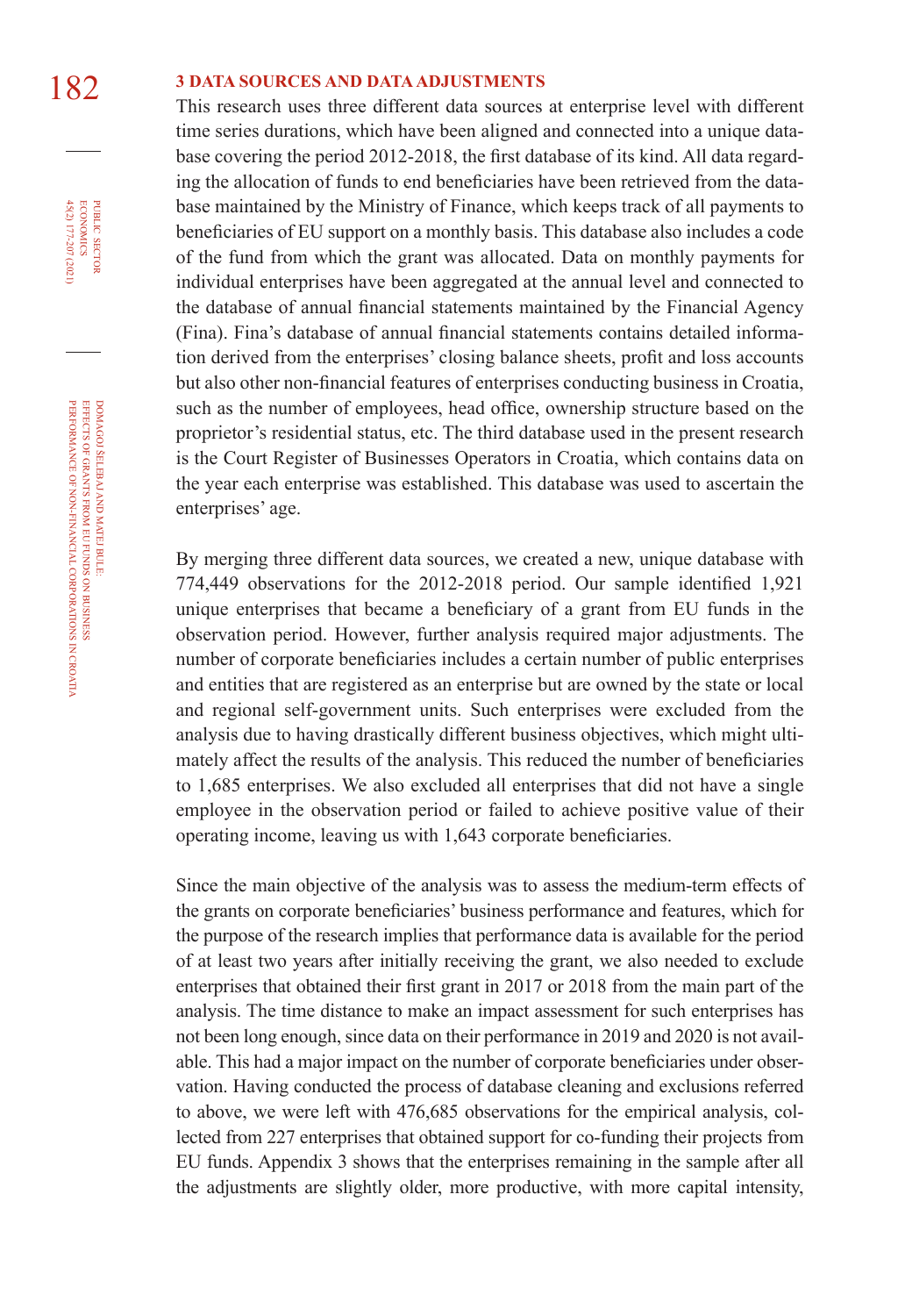more indebtedness, more export intensity and more employees than the overall sam-<br>
183 ple of enterprises that received grants from EU funds.

The paper considered twelve indicators in total, some of which have been directly taken from primary sources since some values, such as operating income, fixed assets values, values of exported and imported goods and services, are, in accordance with accounting standards, a component of the enterprises' profit and loss account, final balance sheet and other financial statements. All other indicators have been derived from data sources referred to above, using the standard calculation method applied in previous professional literature that is based on data processing at enterprise level. For instance, the employment indicator has been calculated on the basis of completed hours of labour in order to account for the fact that some enterprises provide for overtime hours, while some enterprises have part-time employees, which can skew the true representation of the employment rates at individual enterprises. On the other hand, by analysing only operating income rather than total revenues, we avoid the possibility of quantifications being affected by one-off exceptional revenue, including the support from EU funds itself.

The calculation method for all other indicators (labour productivity, added value, capital and export intensity, indebtedness, profitability and enterprise age) is provided in appendix 1. In addition, appendix 2 provides a detailed explanation of the calculation method for total factor productivity based on the Cobb-Douglas production function. It is also important to note that some of the nominal variables have been deflated to exclude the effect of price changes, which means that only their real changes were taken into account (the deflators used are also described in appendix 1). In conclusion, all variables and indicators used, with the exception of enterprise age, are observed as their logarithmic transformations.

#### **4 METHODOLOGY**

#### **4.1 ECONOMETRIC MODELS AND TECHNIQUES USED**

The empirical analysis used has widely been applied in previous similar papers – the so-called average treatment effect on treated method (ATT). The causal treatment effect, in this case receiving support from EU funds, can be defined as the difference between a potential outcome in an enterprise's observable performance upon receiving support and a potential outcome that would have occurred had the support not been received, or, in mathematical terms:

$$
ATT = E\left[\Delta Y_{i,t+s}^{1} \left| EU = 1\right.\right] - E\left[\Delta Y_{i,t+s}^{0} \left| EU = 1\right.\right]
$$
 (1)

The first term in the equation  $E[\Delta Y_{i,t+s}^1 | EU = 1]$  denotes a change in the group of indicators under observation for enterprises that received support in the period *t*, i.e., between one year prior to receiving the grant (*t-1*) and *t+s* years after receiving the grant. The second term in the equation  $E[\Delta Y_{i}]_{i,k}$   $|EU = 1]$  marks a hypothetical growth rate of the indicators under scrutiny for the same group of enterprises which would have occurred had the support not been received. Since the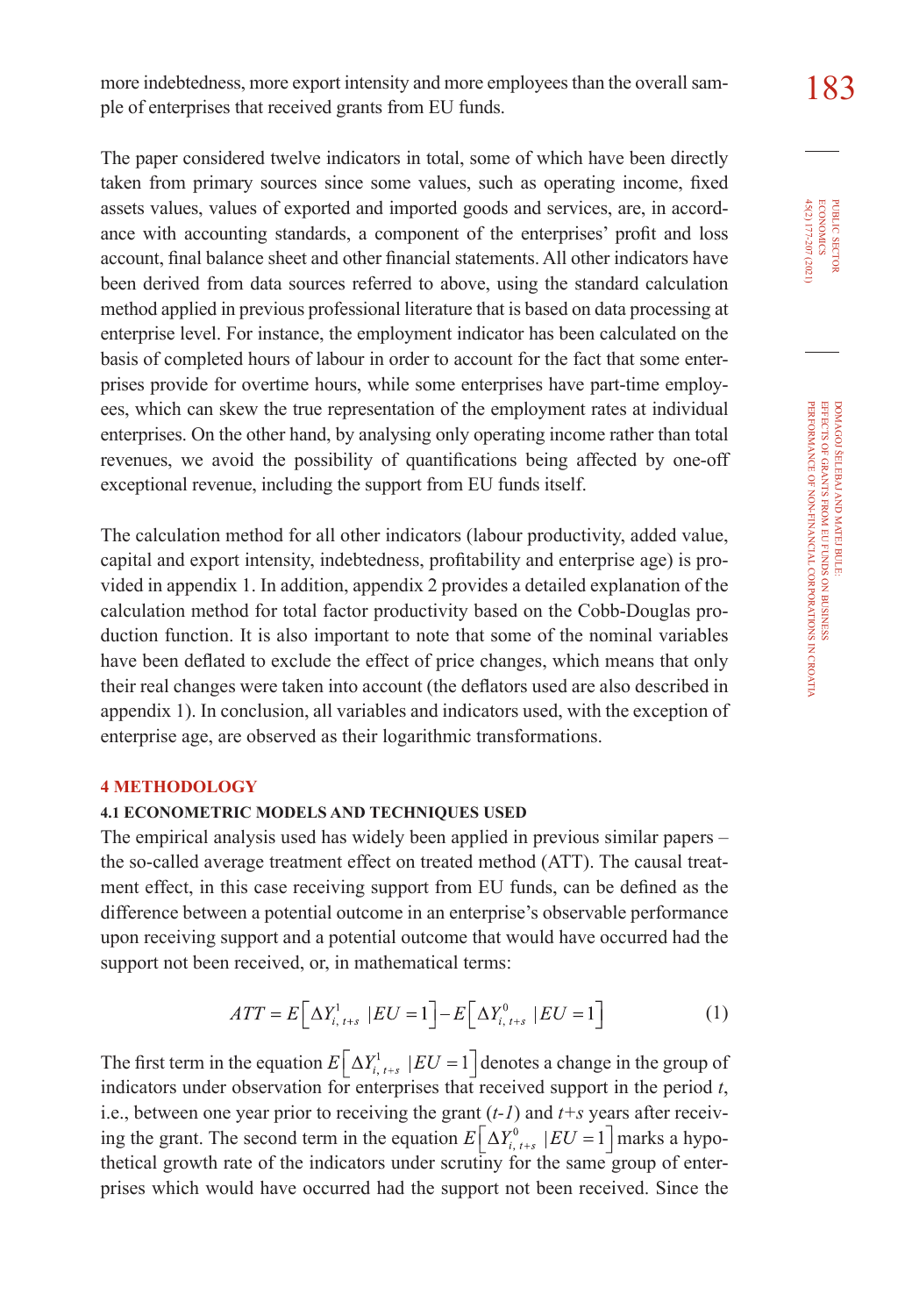184 defined outcomes for the group populated by corporate beneficiaries are not observable in hypothetical conditions (i.e., not having received support), the crucial evaluation problem is to find a group of enterprises for which such trends can be approximated to a high extent. In other words, in order to estimate the average treatment effect on treated (ATT), we should find a control group of enterprises (those that have not received any grant from EU funds), whose initial features are quite similar to the group of enterprises that have received grants.

> The first step entails calculating the probability of obtaining a grant from EU funds as a function of observable enterprise features in the period prior to receiving support – features which are considered to affect the probability of receiving the grant. When observing the initial features prior to receiving the treatment itself, if there is no significant effect of non-measurable or unobservable features, the selection bias is reduced, i.e., it is assessed as statistically non-significant. The probability above is referred to as propensity score and is calculated through the following probit regression (Rosenbaum and Rubin, 1983):

$$
P(EU_{i,t} = 1) = F(X_{i,t-1}, Control_{i,t})
$$
\n(2)

where  $EU_{i,t}$  denotes an indicator variable in case enterprise *i* is a beneficiary of grant from EU funds, *F* indicates the standard normal distribution function, while  $X_i$ , designates the vector of performance indicators and other features under scrutiny within one year prior to receiving the EU grant. It encompasses the productivity indicators (total factor productivity and labour productivity), enterprise age, employee numbers, capital and export intensity and the indebtedness coefficient. In addition, the vector *Control<sub>ic</sub>* also expands the estimation with standard control variables for the year and the activity that the enterprise under observation conducts (to the second digit level of National Classification of Activities – NACE).

The estimated probability of receiving support from EU funds is used in the second step for enterprise matching. The probability of starting a project that is cofinanced from EU funds for enterprise *i* in sector *k* in period *t* is labelled  $p_{ikt}$ . One or several control enterprises *j* with the smallest absolute difference in the estimated propensity score is then matched with the enterprise that received the treatment by using the nearest neighbour method.

$$
\left| p_{i,k,t} - p_{j,k,t} \right| = \min_{j \in \left\{ EU_{i,k,t} = 0 \right\}} \left( \left| p_{i,k,t} - p_{j,k,t} \right| \right) \tag{3}
$$

In order to ensure higher comparability of business results and enterprise features, an additional condition was introduced – that all matched enterprises should be of the same age and belong to the same NACE class, as per Bachtrogler and Hammer (2018) and Benkovskis (2018). To ensure robustness and higher reliability of obtained results, matching is done in such a manner that each enterprise that received the treatment is matched with 1, 2, 5 and 10 most similar enterprises, which then form the control group. In alternative model specifications, the

45(2) 177-207 (2021) economics

PUBLIC SECTOR<br>ECONOMICS 45(2) 177-207 (2021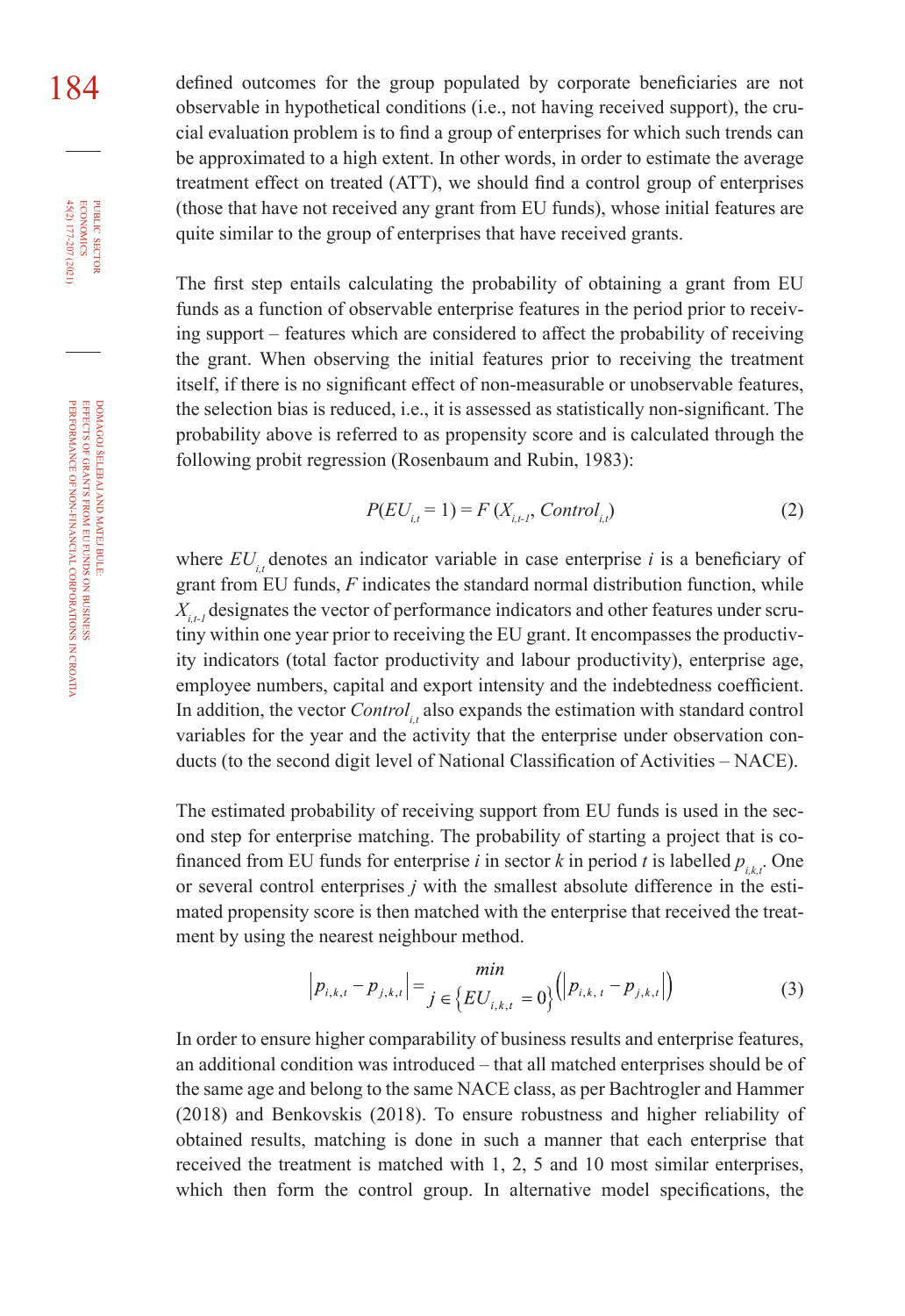matching is conducted by using a pre-defined caliper value, i.e., maximum toler-<br>185 ated difference in the estimated propensity score between the treated enterprises and the control group enterprises. If no control enterprise is located within the defined caliper, the matching is deemed as not having been conducted and such enterprises from the treated group are excluded from further analysis. In addition, matching is conducted without replacement; considering a large number of potential control enterprises, this prevents each control enterprise from being matched with more than one treated enterprise. The quality of the matching exercise is usually assessed by comparing the mean values of the variables under observation before and after matching. If the matching leads to no statistically significant difference, the balance condition has been met and the exposure to grant allocation can be considered random.

Having estimated the probability of receiving treatment and having matched enterprises that obtained grants from EU funds with enterprises in the control group, the final step serves to calculate the average effect of the treatment on the treated enterprise by applying the standard difference in differences method. The first step in the difference in differences method is to calculate the growth rates of the variable under observation for both enterprise groups. The average difference between these growth rates is calculated as:

$$
ATT^{DID} = \frac{1}{N_T} \sum_{i \in T} \left[ \Delta Y_{i,t+s}^T - \sum_{j \in C(i)} \omega_{i,j} \Delta Y_{j,t+s}^C \right]
$$
(4)

where  $N_T$  indicates the number of enterprises that received grants from EU funds,  $0 \leq \omega_{ij} \leq 1$  is the weight for the control group of enterprises generated by the matching algorithm, *s* indicates the number of years for which the change in performance indicators or features is observed, starting from *t-1* (one year prior to receiving support) until  $t+s$  after receiving support, whereby  $s \in \{0,1,2\}$ . If the difference in growth rates of the observable performance variables or enterprise features turns out to be positive and statistically significant, we can say that the effect of the treatment (co-financing through grants from EU funds) had a positive effect on the observable performance indicators of the enterprise in the period after receiving the treatment.

Finally, apart from providing an answer to the question which features of enterprises increase the probability of obtaining grants from EU funds and whether such a benefit enhances the growth of observable performance indicators, the third objective of the present paper is to understand whether there is a difference in the causal effects of co-financing considering the relative size of the grant. A more appropriate methodology for answering this question is the propensity score binary effect generalization method for a treatment variable that is considered a continuous variable (Hirano and Imbens, 2005). By applying the generalised propensity score, we can estimate the dose-response function and determine whether the causal effects of the received support on the change in the variables under observation vary depending on the different relative size of the allocated grant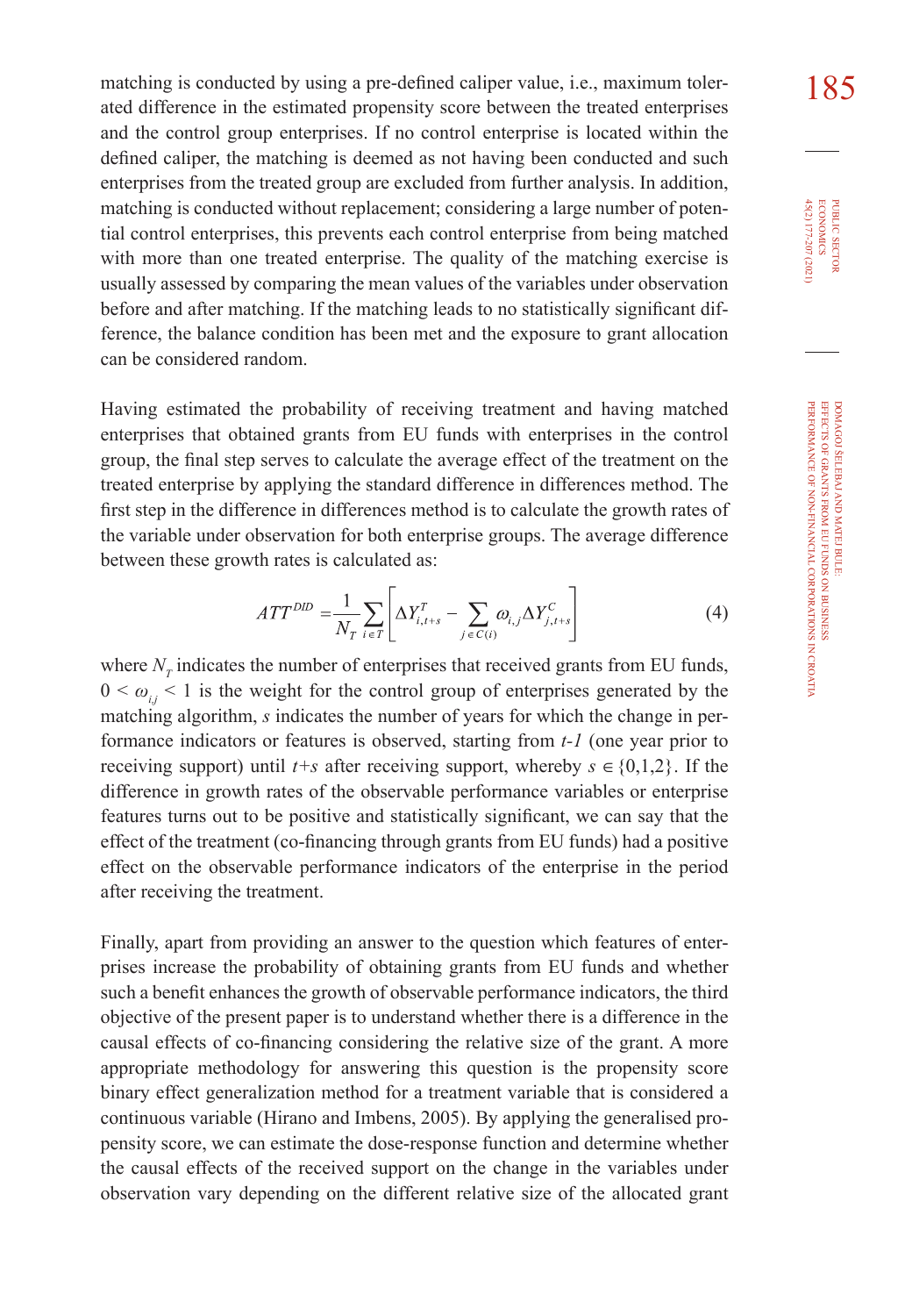186 from EU funds. Only a small number of previous applied research used such a method at enterprise level, while they mostly applied it for exploring the connection between export intensity and productivity growth (Fryges and Wagner, 2008) or the intensity of different support types on the growth of indicators under observation such as employment rate, revenue or productivity (see e.g., Cerulli and Poti, 2014; Dai and Cheng, 2015; Dai et al., 2017; Becker et al., 2019). To the authors' best knowledge, this is the first attempt of using the above method for assessing the effects of co-financing through grants from EU funds.

> The methodology referred to above is usually implemented in three steps. The first step entails an assessment of the generalised propensity score on a sample of the treated enterprises, based on the relative amount of the grants received from EU funds. The treatment variable under scrutiny,  $T_i$ , indicates the annual amount of grants received from EU funds expressed as a share in the enterprise's operating income in the period of one year prior to receiving the grant (*t-1*). Based on Hirano and Imbens (2005), we assume normal distribution of the treatment variable considering the vector of selected control variables:

$$
T_i \mid X_i \sim N\left(\beta_0 + X_i\beta_1, \sigma^2\right) \tag{5}
$$

whereby  $X_i$  is the same vector of the control variables used in the binary propensity score estimation. Since the empirical distribution of the relative amount of the grants received fails to meet the normality assumption, the analysis used its logarithmic transformation. The generalised propensity score is then estimated by applying the least squares method:

$$
\hat{R}_i = \frac{1}{\sqrt{2\pi\hat{\sigma}^2}} \exp\left(\frac{1}{2\hat{\sigma}^2} \left(T_i - \hat{\beta}_0 - X_i\hat{\beta}_1\right)^2\right) \tag{6}
$$

The second step entails an estimation of the conditional outcome expectation. Concretely, this refers to the average growth rate of the variables under scrutiny one year and two years after receiving the grant, as a function of the observable treatment levels and the estimated generalised propensity score, by using their squared approximation:

$$
E[\Delta Y_i | T_i, R_i] = \alpha_0 + \alpha_1 T_i + \alpha_2 T_i^2 + \alpha_3 R_i + \alpha_4 R_i^2 + \alpha_5 T_i R_i \tag{7}
$$

By using the assessed parameters from equation (7), the final step entails an estimation of the dose-response function, i.e., the average potential outcome of the vector of the variables under observation depending on the various relative levels of the received treatment *t*:

$$
\hat{E}[\Delta Y(t)] = \frac{1}{N} \sum_{i=1}^{N} (\hat{\alpha}_0 + \hat{\alpha}_1 t + \hat{\alpha}_2 t^2 + \hat{\alpha}_3 \hat{R}(t, X_i) + \hat{\alpha}_4 \hat{R}(t, X_i)^2 + \hat{\alpha}_5 t \hat{R}(t, X_i))
$$
(8)

whereby *N* is the total sample size. Since dose-response is a non-linear function of the relative size of treatment  $t$ , one of the main advantages of the approach used is

45(2) 177-207 (2021) economics

**PUBLIC SECTOR<br>ECONOMICS<br>45(2) 177-207 (2021)**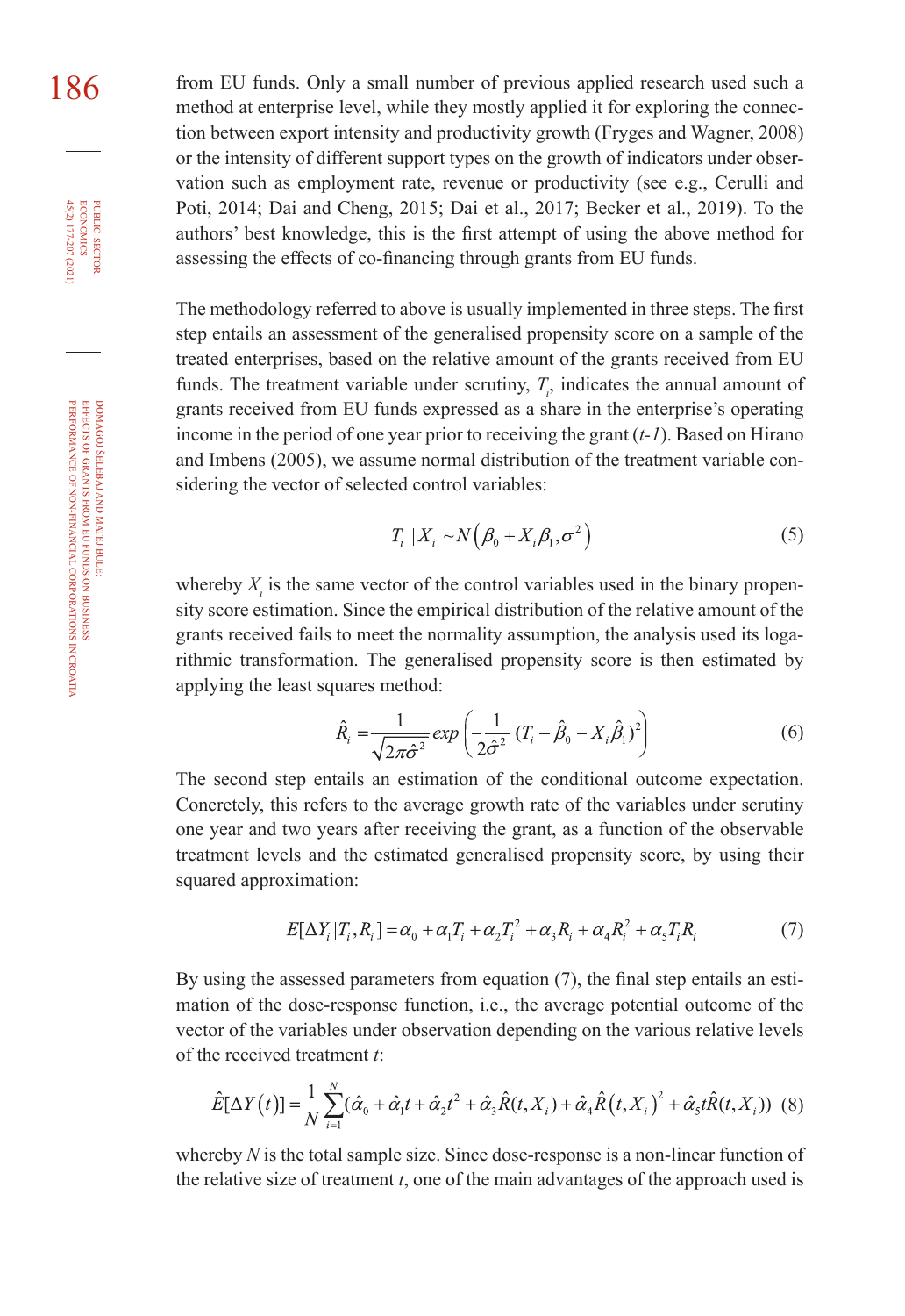the fact that no restrictions are assumed in advance regarding the connection  $187$ between the continuous treatment intensity and outcome (Fryges and Wagner, 2008). The dose-response function is estimated for each distribution percentile at treatment  $t$  level on the  $[5,35]$  interval, which empirically contains relative amounts of the received grants. Since such an approach, similar to the binary propensity score, takes into account differences in features before receiving support, the estimated differences in average outcomes for two different treatment intensities can be interpreted as causal effects of the differences in intensity of support received from EU funds.

#### **4.2 SELECTION OF VARIABLES FOR PROBIT MODEL**

The selection of variables for the probit model mostly reflects key features and previous knowledge regarding the utilization of grants from EU funds by nonfinancial corporations. It is a known fact that a substantial amount of funds made available for funding projects of non-financial corporations from ESI funds is aimed at stimulating capital investment in production capacities. For this reason, beneficiaries of EU grants are more likely to come from capital intensive sectors. For this reason, activity type is a control variable in the model, while the enterprise's capital intensity level has been included as one of the independent variables. In addition, since the participation in a public tender for the award of grants from EU funds and drafting the tender documentation requires substantial administrative capacities, we can assume that the grant beneficiaries are slightly older enterprises with a higher number of employees and larger administrative capacities. These assumptions were also tested by means of the model's independent variables. Furthermore, the model tests whether higher or lower productivity, average salary levels and profitability level affect the probability for a selected enterprise to become grant beneficiary. Business conditions are often driven by social and economic conditions in the enterprise's immediate surroundings, which makes regional affiliation another control variable in the model.

The majority of professional literature on the topic of the effect of grants from EU funds uses most of the variables described above in probit models. However, having in mind specific circumstances of Croatian non-financial corporations, this research introduced additional independent variables in the probit model, which have, for one reason or another, been estimated to affect the probability of obtaining a grant. As highlighted in the competent ministries' programme documents related to the policies of using grants from EU funds, Croatia has virtually no risk capital market, while a relatively small number of SMEs are not in a position to obtain bank funding (OP Competitiveness and Cohesion 2014-2020, September 2017). In addition, high indebtedness levels are one of the most pressing structural problems of the non-financial enterprise sector (see Martinis and Ljubaj, 2017). We can therefore assume that, due to relatively high indebtedness levels, many enterprises are unable to obtain regular bank funding or obtain sufficient bank funding to finance their development projects in full. In such circumstances, EU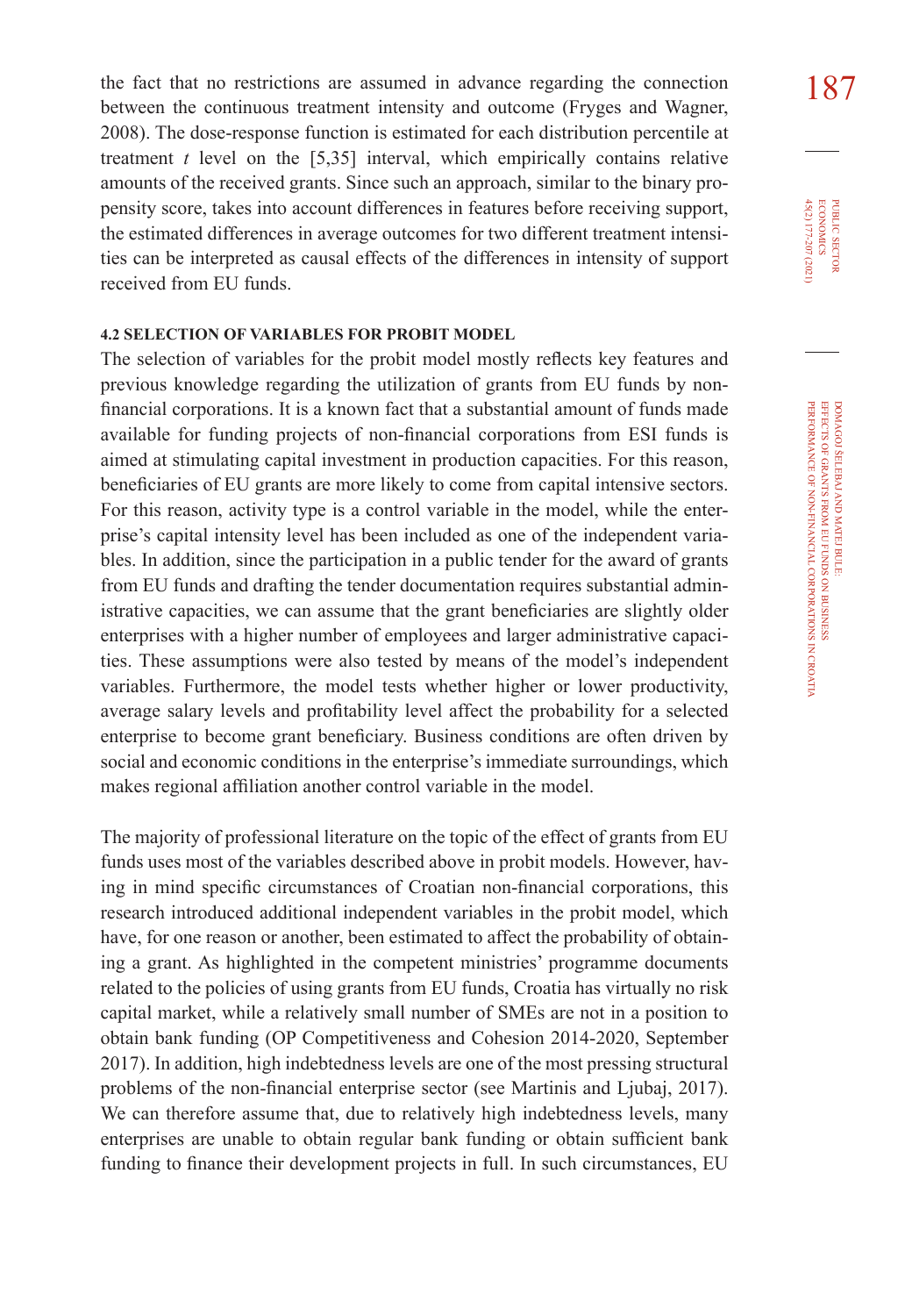188 funds are seen as an alternative source of funding, which is a hypothesis that was tested in the model.

> In July 2013, Croatia became a full EU member state, which opened up the common European market to many Croatian exporters and had a strong impact on the growth of the overall export of goods and services in years immediately following the accession. We can assume that exporters are in the greatest need for expanding their business and their production or other capacities, which raises the probability of obtaining EU funding. In addition, exposure to international competition that comes with taking part in international markets makes exporters the most competitive part of national economy, which makes them substantially different from non-exporters (see Valdec and Zrnc, 2014, 2019).

#### **5 ECONOMETRIC ANALYSIS RESULTS**

#### **5.1 RESULTS OF PROBIT MODEL AND PROPENSITY SCORE MATCHING**

Results of the probit model presented in table 1 are in line with the above hypotheses. Grant beneficiaries are more likely to be older enterprises with more employees and greater capital and export intensity of business. They are also enterprises with higher indebtedness levels but also with higher profitability. On the other hand, labour productivity and total factor productivity were not shown as statistically significant determinants of receiving a grant from EU funds, whereas in the case of average salary and import intensity, this depends on the sample used.

In line with the methodology described above, the obtained results of the probit model were used for matching the enterprises in the control group. As shown in the table in appendix 3, matching has been successful and differences in arithmetic means of selected indicators between the corporate beneficiaries and their control group counterparts are not statistically significant, which was not the case before matching. All cases recorded more or less identical results, even when a strict pre-defined caliper value is used, i.e., maximum tolerated difference in the estimated propensity score between the treated enterprises and the control group enterprises (table in appendix 3).

#### **Table 1**

*Results of probit model*

|                     | <b>Basic pattern</b>         |                          | <b>Extended pattern</b>      |                          |
|---------------------|------------------------------|--------------------------|------------------------------|--------------------------|
| <b>Indicator</b>    | <b>Borderline</b><br>effects | <b>Standard</b><br>error | <b>Borderline</b><br>effects | <b>Standard</b><br>error |
| Labour productivity | 0.076                        | (0.074)                  | 0.044                        | (0.032)                  |
| <b>TFP</b>          | 0.009                        | (0.065)                  | 0.017                        | (0.030)                  |
| Enterprise age      | $0.013***$                   | (0.003)                  | $0.004***$                   | (0.001)                  |
| Employment rate     | $0.221***$                   | (0.028)                  | $0.186***$                   | (0.014)                  |
| Capital intensity   | $0.024**$                    | (0.011)                  | $0.022**$                    | (0.003)                  |
| Indebtedness rate   | $0.046***$                   | (0.016)                  | $0.045***$                   | (0.007)                  |
| Average salary      | $0.093*$                     | (0.057)                  | 0.011                        | (0.016)                  |

45(2) 177-207 (2021) economics

PUBLIC SECTOR<br>ECONOMICS 45(2) 177-207 (2021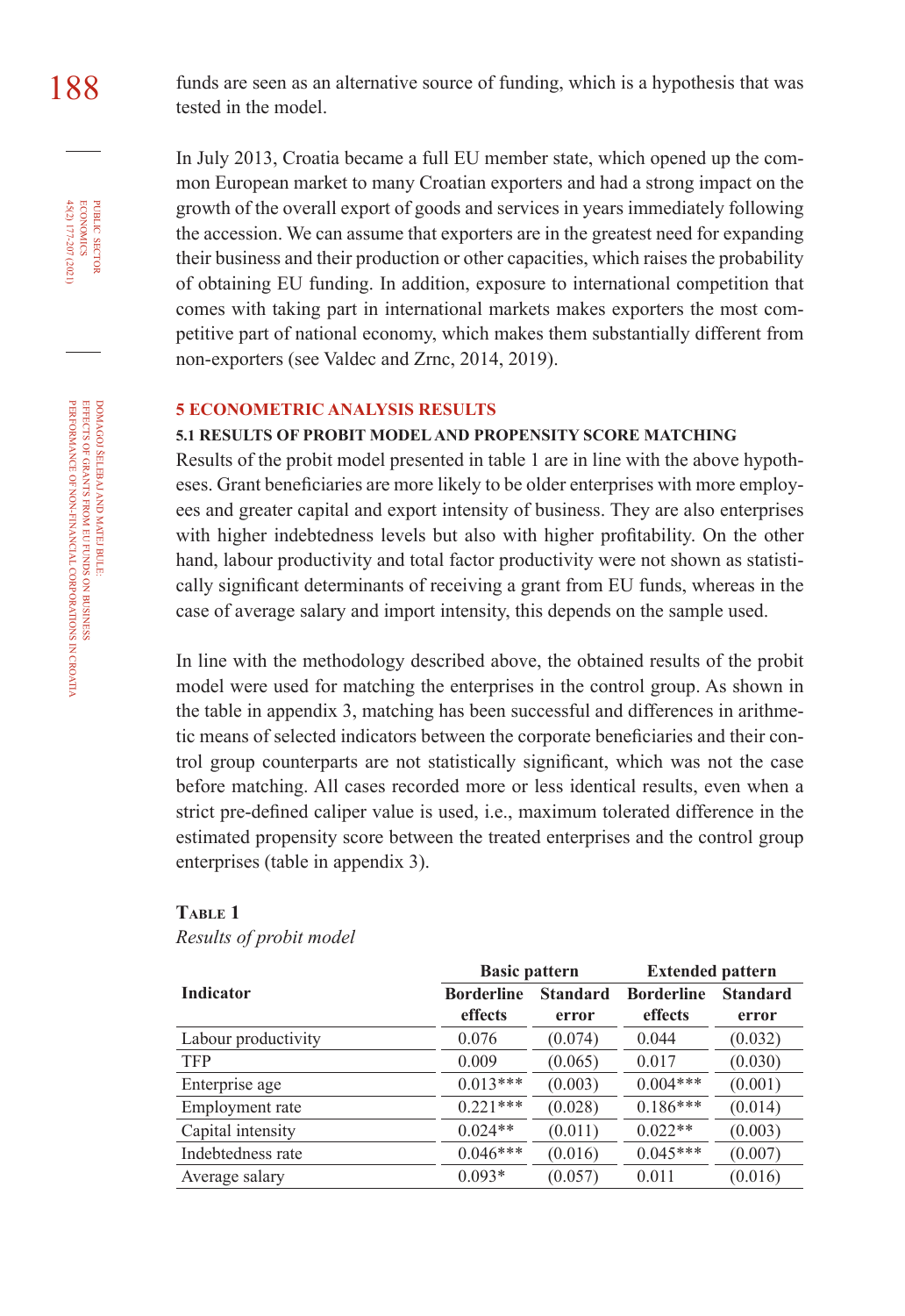|                                   | <b>Basic pattern</b> |                 | <b>Extended pattern</b> |                 |
|-----------------------------------|----------------------|-----------------|-------------------------|-----------------|
| <b>Indicator</b>                  | <b>Borderline</b>    | <b>Standard</b> | <b>Borderline</b>       | <b>Standard</b> |
|                                   | effects              | error           | effects                 | error           |
| Profitability                     | $0.078***$           | (0.022)         | $0.052***$              | (0.009)         |
| Export intensity                  | $0.047***$           | (0.016)         | $0.023***$              | (0.007)         |
| Import intensity                  | $-0.002$             | (0.019)         | $0.033***$              | (0.008)         |
| Control variables                 |                      |                 |                         |                 |
| year                              | Yes                  |                 | Yes                     |                 |
| activity                          | Yes                  |                 | Yes                     |                 |
| region                            | Yes                  |                 | Yes                     |                 |
| Number of corporate beneficiaries | 227                  |                 | 1,643                   |                 |
| Number of observations            | 476,682              |                 | 482,503                 |                 |
| McFadden Pseudo $R^2$             | 0.3251               |                 | 0.2665                  |                 |

*Note: \*, \*\* and \*\*\* mark statistical significance levels of 10%, 5% and 1% respectively. The basic pattern pertains to 227 corporate beneficiaries that received their first EU grant no later than 2016. These enterprises were used throughout the analysis. On the other hand, the extended pattern pertains to all corporate beneficiaries after sample adjustments, including those that received their first grant after 2016.*

*Source: Authors' own calculation based on data by the Ministry of Finance, Financial Agency and Court Registry.*

#### **5.2 RESULTS OF THE DIFFERENCE IN DIFFERENCES METHOD**

As visible in tables 2 and 3, the quantifications of the effects of receiving grants from EU funds show that EU grants had a strong positive effect on the majority of the twelve observable indicators of business performance and features for corporate beneficiaries. However, the effect of the grant was not equally apparent throughout the observed period; rather, for the majority of indicators it gradually increased as more time passed from the initial allocation. For some variables, the effect in the first two years  $(t \text{ and } t+1)$  was non-existent or not statistically significant and only became evident in the last year under observation (*t+2*).

For measuring the effect of EU grants on the trends in the corporate beneficiaries' outputs, we selected two indicators – change in operating income and change in total added value. As visible from table 2, obtaining an EU grant had a strong positive effect on the growth dynamics of operating income and total added value, both in the year the support was received and in the two years that followed. The results show statistical significance in all calculations conducted with more enterprises in the control sample as well as when caliper is used (for additional calculations see appendix 4 below). Depending on the number of enterprises in the control sample, an enterprise's operating income rises up to 20% quicker in the year the grant was allocated (*t*) than is the case with enterprises in the control sample, between 20% to 30% quicker in the year following the year of allocation  $(t+1)$ , while two years after the allocation  $(t+2)$  this difference grows above 30%. The results for the total added value indicator are very similar to operating income quantifications and their effect also rises as more time passes from the initial allocation of the support.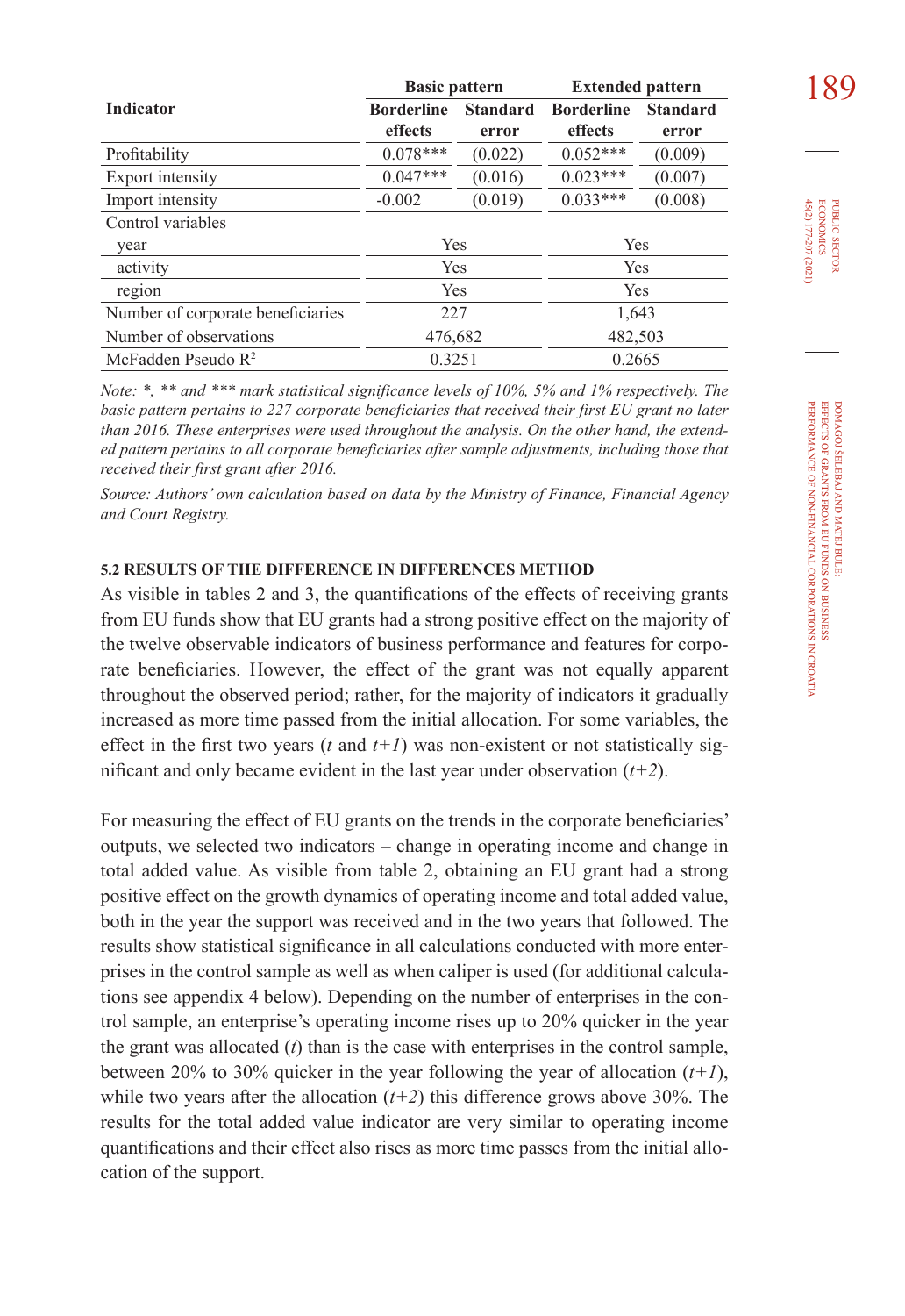### 190 **Table 2**

*Results of the analysis of selected indicators by applying the difference in differences method*

|                                |              |            | <b>Number of nearest neighbours</b> |                  |            |
|--------------------------------|--------------|------------|-------------------------------------|------------------|------------|
| Indicator                      | Period       | No caliper |                                     | Caliper $(0.05)$ |            |
|                                |              | 1          | 5                                   |                  | 5          |
|                                | $^{\dagger}$ | $0.213***$ | $0.163**$                           | $0.319**$        | $0.138***$ |
| Operating income               | $t+1$        | $0.173*$   | $0.257**$                           | $0.290***$       | $0.270***$ |
|                                | $t+2$        | $0.286***$ | $0.295***$                          | $0.236*$         | $0.317***$ |
|                                | $\mathsf{t}$ | $0.167***$ | $0.126***$                          | $0.141**$        | $0.102***$ |
| Added value                    | $t+1$        | $0.213***$ | $0.240***$                          | $0.311***$       | $0.244***$ |
|                                | $t+2$        | $0.332***$ | $0.353***$                          | $0.388***$       | $0.321***$ |
|                                | ŧ            | $0.513***$ | $0.502***$                          | 0.488***         | $0.516***$ |
| Fixed assets                   | $t+1$        | $0.610***$ | $0.659***$                          | $0.721***$       | $0.679***$ |
|                                | $t+2$        | $0.580***$ | $0.658***$                          | $0.868***$       | $0.636***$ |
|                                | t            | $0.076***$ | $0.069***$                          | $0.103***$       | $0.080***$ |
| Employment rate                | $t+1$        | $0.106***$ | $0.129***$                          | $0.235***$       | $0.167***$ |
|                                | $t+2$        | $0.141***$ | $0.180***$                          | $0.270***$       | $0.201***$ |
|                                | t            | $0.080*$   | 0.050                               | 0.031            | 0.014      |
| Labour productivity            | $t+1$        | $0.094*$   | $0.100**$                           | 0.054            | 0.061      |
|                                | $t+2$        | $0.175***$ | $0.158***$                          | 0.098            | $0.103**$  |
|                                | t            | 0.062      | 0.033                               | 0.018            | $-0.002$   |
| TFP                            | $t+1$        | 0.059      | 0.084                               | 0.092            | 0.072      |
|                                | $t+2$        | $0.160**$  | $0.171***$                          | $0.161**$        | $0.139***$ |
| Number of treated observations |              | 226        | 226                                 | 219              | 215        |
| Number of control observations |              | 218        | 985                                 | 212              | 933        |

*Note: \*, \*\* and \*\*\* mark statistical significance levels of 10%, 5% and 1% respectively. Statistical significance was determined by means of a bootstrapping procedure with 500 repetitions. Source: Authors' own calculation based on data by the Ministry of Finance, Financial Agency and Court Registry.*

We might wonder what aspect of the corporate beneficiary changed in the observation period after receiving support that caused the quicker output growth. This can be caused, on the one hand, by a stronger growth of business capacities or, on the other hand, by quicker growth of labour productivity and total factor productivity. The obtained calculations can lead to the conclusion that the notably quicker growth of outputs with corporate beneficiaries is a combination of both options referred to above, i.e., both more intense growth of labour productivity and stronger increase of total factor productivity.

Corporate beneficiaries throughout the observation period recorded up to 70% more dynamic growth of the value of fixed assets relative to enterprises in the control group. Even though this is quite a substantial difference, it is also not unexpected considering the purpose of the grants from EU funds referred to above, where one of the priorities is stimulating capital investment in production capacities. Despite being notably weaker than in the case of fixed assets, the effect on

45(2) 177-207 (2021) economics

PUBLIC SECTOR<br>ECONOMICS 45(2) 177-207 (2021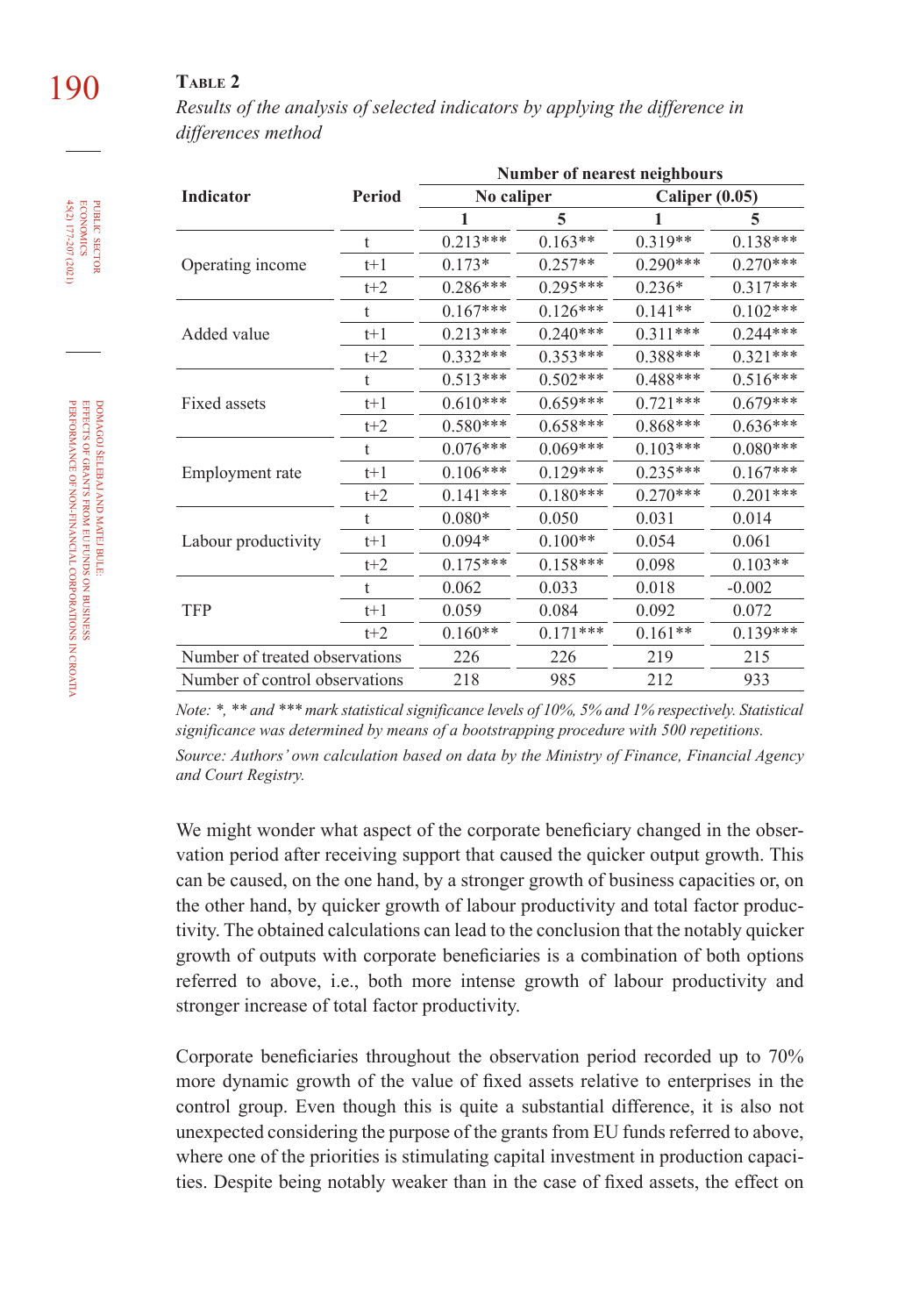employment growth dynamics was also quite significant, but in the case of 191 employment indicators the effect growth becomes apparent as more time passes from the initial allocation. In line with this, corporate beneficiaries recorded 7% to 8% more intense growth of total employee numbers in the year the grant was allocated (*t*) compared to enterprises in the control group, while in the following year  $(t+1)$  this effect grew to the 10%-16% range, depending on the calculation used, while in the last year under observation  $(t+2)$ , the total employee numbers increased by as much as 22%.

Considering the above, we should ask the question about the trends in labour productivity and total factor productivity. The results suggest that the year the support was obtained (*t*) as well as the following year (*t+1*) recorded more intense growth of labour productivity and total factor productivity compared to enterprises in the control group, but the obtained results were not statistically significant in all calculation combinations with more enterprises in the control sample, so these results should be taken with a degree of caution. However, the last year under observation  $(t+2)$  recorded a notably more intense growth of both productivity indicators with high statistical significance for both quantifications, most notably with total factor productivity. The growth in labour productivity recorded by corporate beneficiaries two years after obtaining support was up to 17% higher, while the growth of total labour productivity was up to 18% higher than was the case with enterprises in the control group.

These results related to productivity indicators can partially be explained through the assumption that enterprises need longer time to train new employees or perhaps use new machinery and equipment in its full capacity, which is why the effect on productivity becomes apparent only near the end of the observation period. However, the results related to the productivity trends are highly significant, since they show that the grants from EU funds not only facilitate more intense enterprise growth but also affect productivity growth rates, which makes the corporate beneficiary more competitive both on the domestic and international market.

In addition, it is a well-known fact that grants from EU funds may only be used to co-finance projects, while the remaining funds need to be collected from other sources. For this reason, this research also monitors indebtedness level trends of corporate beneficiaries and enterprises in the control group. As visible in table 3, the obtained results verify the assumption regarding the quicker growth of indebtedness, i.e., corporate beneficiaries' indebtedness levels throughout the three-year observation period have grown notably quicker than was the case with enterprises in the control group, while the effect enhances as more time passes after obtaining support. Apart from indebtedness levels, an additional issue is whether enterprises undergo other structural changes in business performance. For instance, does the grant obtained from EU funds enable corporate beneficiaries to pay higher salaries than enterprises from the control group? Quantifications obtained in this regard are extremely low and are not statistically significant. On the other hand, the 45(2) 177-207 (2021) **ECONOMICS** PUBLIC SECTOR 45(2) 177-207 (2021) economics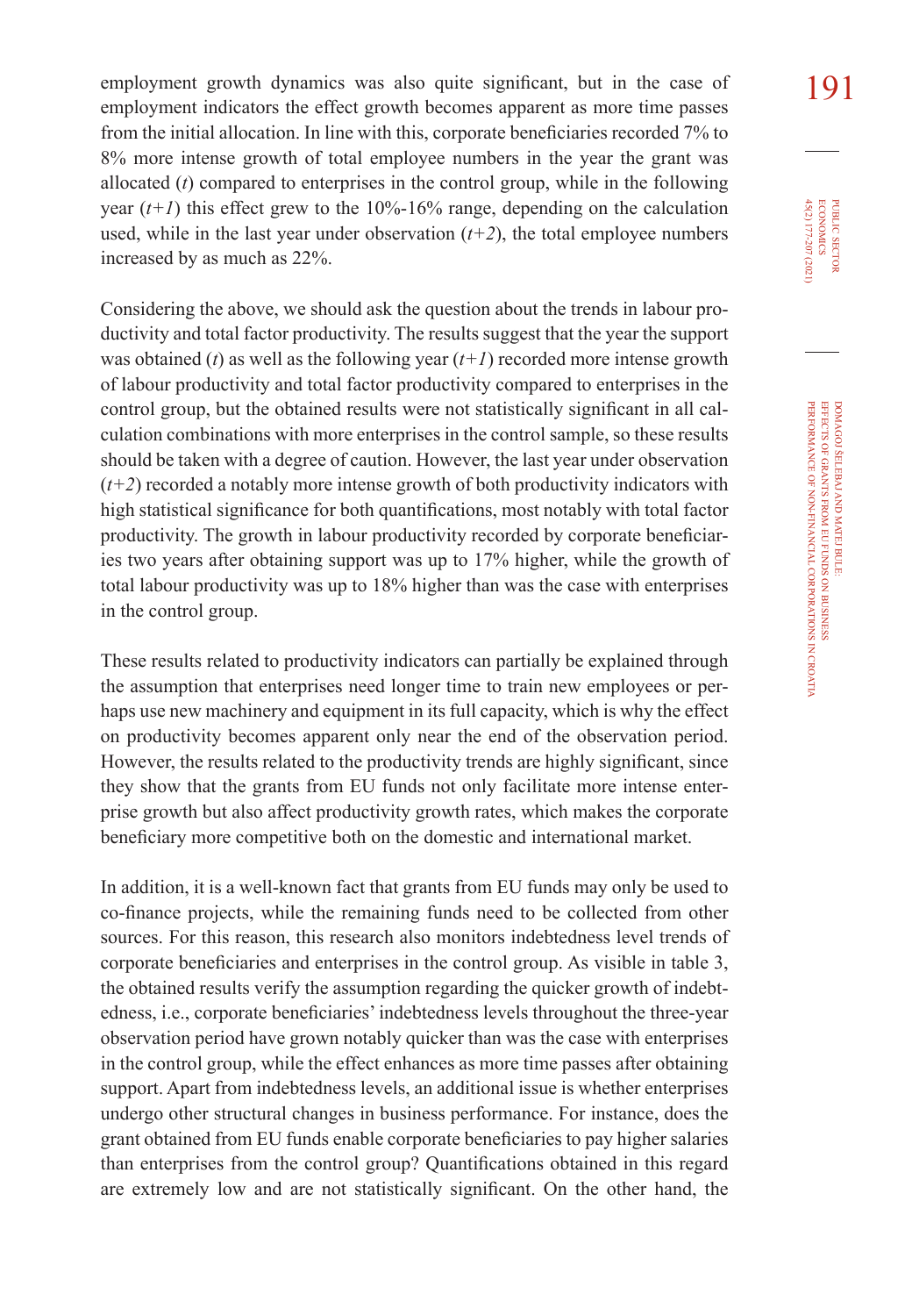192 results show that, despite employee numbers growing, corporate beneficiaries' capital intensity is even higher, i.e., the effect of the grant is stronger on the capital factor than on the labour factor.

#### **Table 3**

*Results of the analysis of selected indicators by applying the difference in differences method*

|                                |               |            | Number of nearest neighbours |                       |             |
|--------------------------------|---------------|------------|------------------------------|-----------------------|-------------|
| Indicator                      | <b>Period</b> | No caliper |                              | <b>Caliper (0.05)</b> |             |
|                                |               |            | 5                            |                       | 5           |
|                                | $\mathbf t$   | $0.156*$   | $0.176***$                   | $0.179*$              | $0.171**$   |
| Indebtedness rate              | $t+1$         | $0.267**$  | $0.274***$                   | $0.324***$            | $0.264***$  |
|                                | $t+2$         | $0.334**$  | $0.294***$                   | $0.300**$             | $0.296***$  |
|                                | t             | 0.005      | $-0.008$                     | 0.008                 | $-0.006$    |
| Average salary                 | $t+1$         | $-0.026$   | $-0.007$                     | $-0.022$              | $-0.003$    |
|                                | $t+2$         | 0.035      | 0.021                        | $0.044*$              | 0.029       |
|                                | ŧ             | 0.539***   | $0.503***$                   | $0.444**$             | $0.510***$  |
| Capital intensity              | $t+1$         | $0.567***$ | $0.577***$                   | $0.547**$             | $0.551***$  |
|                                | $t+2$         | $0.476**$  | $0.507***$                   | $0.657***$            | $0.453**$   |
|                                | t             | $-0.034$   | $-0.057$                     | $-0.081$              | $-0.098$    |
| Profitability                  | $t+1$         | $-0.143$   | $-0.115$                     | $-0.197**$            | $-0.214***$ |
|                                | $t+2$         | $-0.136$   | $-0.169*$                    | $-0.320***$           | $-0.255***$ |
|                                | t             | $-0.084$   | $-0.011$                     | 0.015                 | $-0.004$    |
| Export intensity               | $t+1$         | $-0.166*$  | $-0.083$                     | $-0.037$              | $-0.045$    |
|                                | $t+2$         | $-0.161$   | $-0.058$                     | 0.027                 | $-0.007$    |
|                                | t             | 0.021      | 0.005                        | 0.113                 | 0.066       |
| Import intensity               | $t+1$         | 0.005      | $-0.003$                     | 0.168                 | 0.074       |
|                                | $t+2$         | 0.094      | 0.131                        | 0.191                 | $0.159*$    |
| Number of treated observations |               | 226        | 226                          | 219                   | 215         |
| Number of control observations |               | 218        | 985                          | 212                   | 933         |

*Note: \*, \*\* and \*\*\* mark statistical significance levels of 10%, 5% and 1% respectively. Statistical significance was determined by means of a bootstrapping procedure with 500 repetitions. Additional calculations with control samples comprising 2 and 10 nearest neighbours are provided in appendix 4 below.*

*Source: Authors' own calculation based on data by the Ministry of Finance, Financial Agency and Court Registry.*

However, with regard to corporate beneficiaries' profitability, no unambiguous reply can be provided. The obtained results show that profitability growth recorded by corporate beneficiaries in the years after receiving the support is notably slower than the growth recorded by enterprises in the control group, which may, at first sight, seem contrary to the previous results for other performance indicators, which showed a highly positive effect. Several explanations can be provided. In this research, we used the relative indicator of profitability – return on assets (ROA), which means that relative profitability, i.e., the total utilization rate of an asset unit, recorded slower growth or drop, but the enterprise's profitability in absolute terms grew.

45(2) 177-207 (2021) economics

PUBLIC SECTOR<br>ECONOMICS 45(2) 177-207 (2021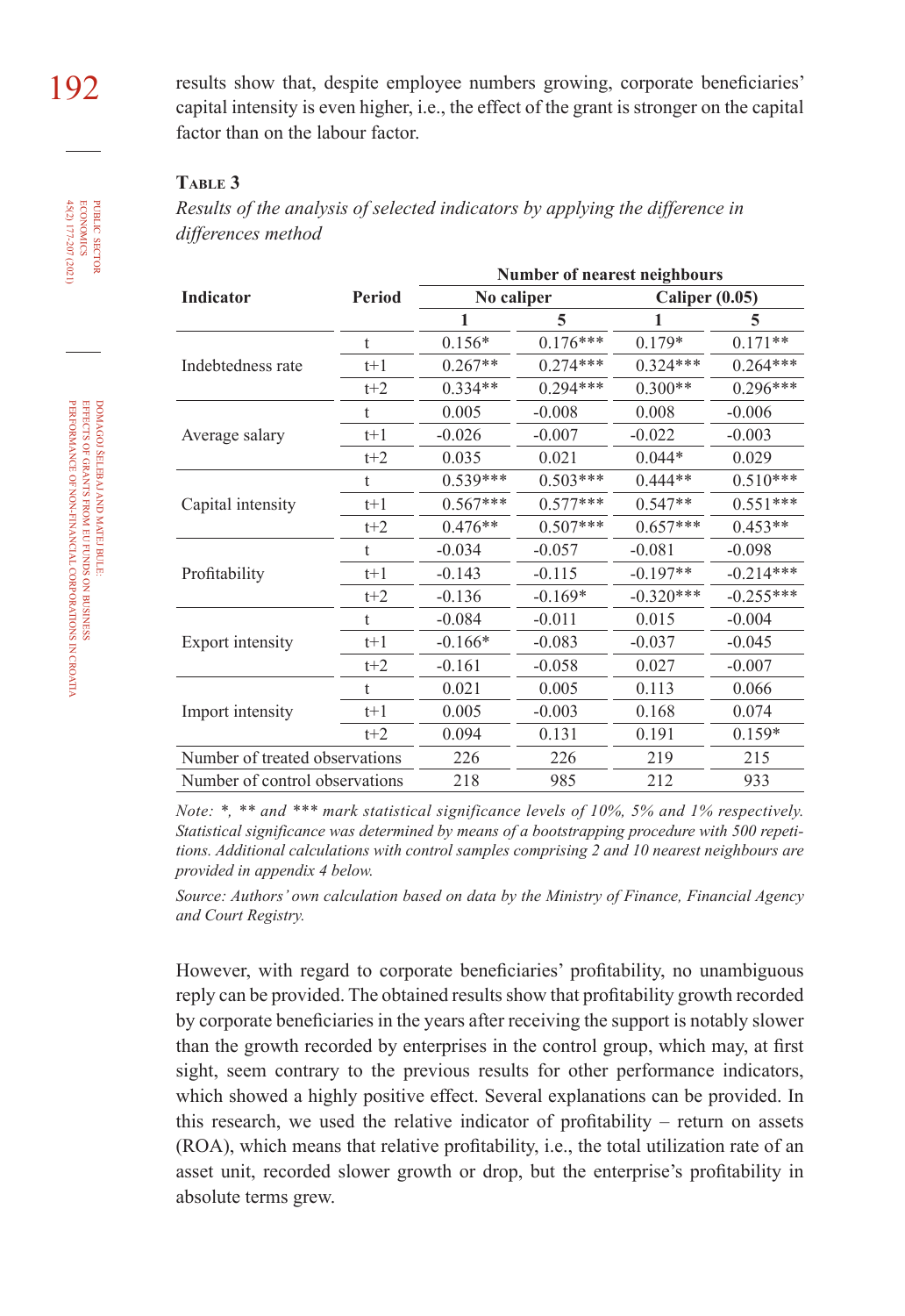Namely, the projects under consideration may be of questionable profitability if 193 they were financed by the enterprise's own funds or debt capital because the rise in operating income due to expansion of business would not cover the costs of depreciation and servicing of new debt. In addition, every project assumes a certain return rate for the investor; if the European projects under observation were funded only by the enterprise's own and/or debt capital instead of EU grants, they would be unable to meet the required return-on-investment rate and would be seen as less profitable. On the other hand, another explanation is possible, one that is closely connected to the capital budgeting theory, which assumes that in limited financing situations an enterprise would pursue the most profitable projects at the expense of less profitable ones. EU support provides an enterprise with an additional source of capital which can be used to materialise even less profitable projects. This would make relative profitability decrease or grow at a slower pace relative to enterprises in the control sample, whereas absolute profitability would grow. However, this does not mean that in more developed financial market conditions, where small and medium enterprises have more access to financing, such projects would not be materialised.

Finally, positive economic effects of support from EU funds are often disputed through assumed strong import growth. Since the results show that EU grants genuinely facilitate an increase in enterprises' business capacities and sales rates, it would be reasonable to expect import rates to record intense growth considering the Croatian economy being import-dependent. However, it is still unknown whether import growth is disproportionate to enterprise growth, i.e., whether import rates grow at a quicker pace than sales revenue, which would represent a growth in import intensity or import dependence of the enterprise under observation. The obtained results show that corporate beneficiaries did not record growth neither in their export nor import intensity in the years after receiving support.

#### **5.3 ESTIMATE OF THE RELATIONSHIP BETWEEN SIZE OF SUPPORT AND LEVEL OF IMPACT (DOSE-RESPONSE)**

An additional question to be answered is whether there is a difference in the level of the impact depending on the size of the received support, i.e., what is the lowest amount of grant that gives rise to positive effects on corporate beneficiaries' business performance. Findings related to the ratio between relative size of the received grant and level of impact can have notable policy implications, in this case competent bodies that, together with EU institutions, create policies for allocating grants from EU funds. Public grants always run into the risk of becoming inefficient or unattractive for the target group when the programme attempts to enhance its outreach at the expense of relative size of the support.

PUBLIC SECTOR<br>ECONOMICS 45(2) 177-207 (2021) 45(2) 177-207 (2021) economics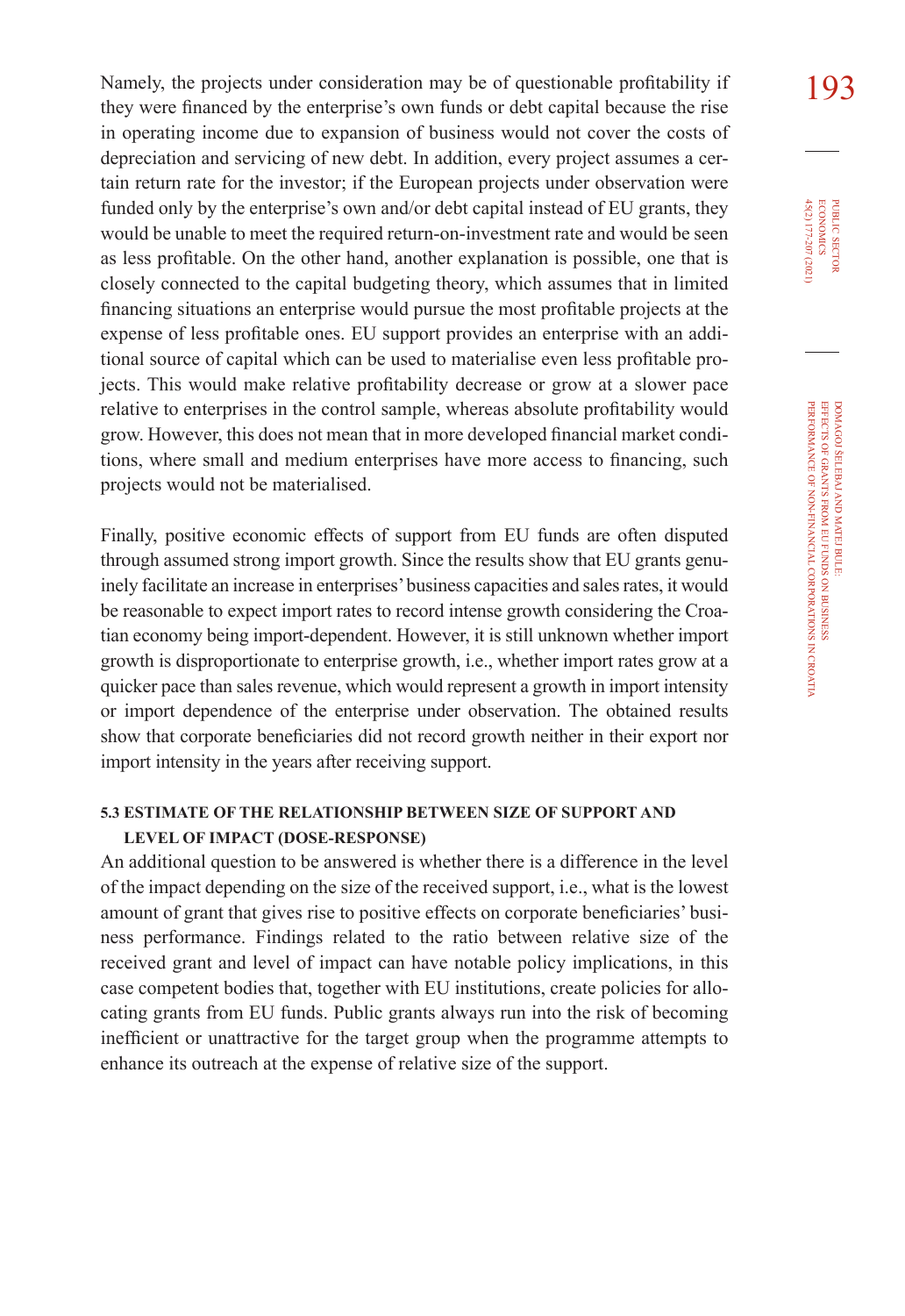### 194 **Figure 1**

*Estimate of the relationship between grant size and impact level on trends in operating income (left) and total employment rate (right)*



*Note: The solid black curve depicts the conditional expectation of growth rates of the indicator under observation with the provided relative intensity of treatment and estimated generalised propensity score. The shadowed sections represent the ceiling and floor values of the 95% confidence interval calculated through the bootstrapping method with 500 repetitions.*

*Source: Authors' own calculation based on data by the Ministry of Finance, Financial Agency and Court Registry.*

Figure 1 shows the results of the estimate regarding the effects of EU grants on trends in employment numbers and operating income for enterprises under observation in relation to the relative size of the received grant. As visible in the figures above, the curve starts out flat for both indicators, which leads to the conclusion that grants whose relative size is below 10% of a corporate beneficiary's operating income have a roughly equal and relatively weak effect on trends in employment numbers and operating income of enterprises under observation in the period after receiving the grant. However, above this threshold the effect of the grant is more prominent and grows more extensively as the relative size of the received grant increases. For instance, enterprises that received a grant in the amount of 35% of their operating income can expect their operating income to grow four times quicker while their employment numbers on the basis of hours of labour could grow three times quicker. However, growth of the grant size is accompanied by an increase in confidence intervals. For this reason, all conclusions should be taken with a degree of caution.

These results can partially be explained by the fact that enterprises apply to public tenders for a variety of business reasons. Low-impact grants are mostly used by enterprises whose objective is to enhance their current performance, e.g., by procuring new machinery or equipment to replace old or less efficient machinery, but not necessarily for expanding their business. Such enterprises are not in dire need for new recruits, which is part of the reason why the employment rate curve starts out flat. Conversely, beneficiaries of relatively large grants are those enterprises that use EU funds to co-finance the expansion of their business or boost their production and sales numbers, which is why they need a substantially larger grant to finance a capital intense investment and recruit additional employees.

45(2) 177-207 (2021) economics

45(2) 177-207 (2021) PUBLIC SECTOR

**ECONOMICS**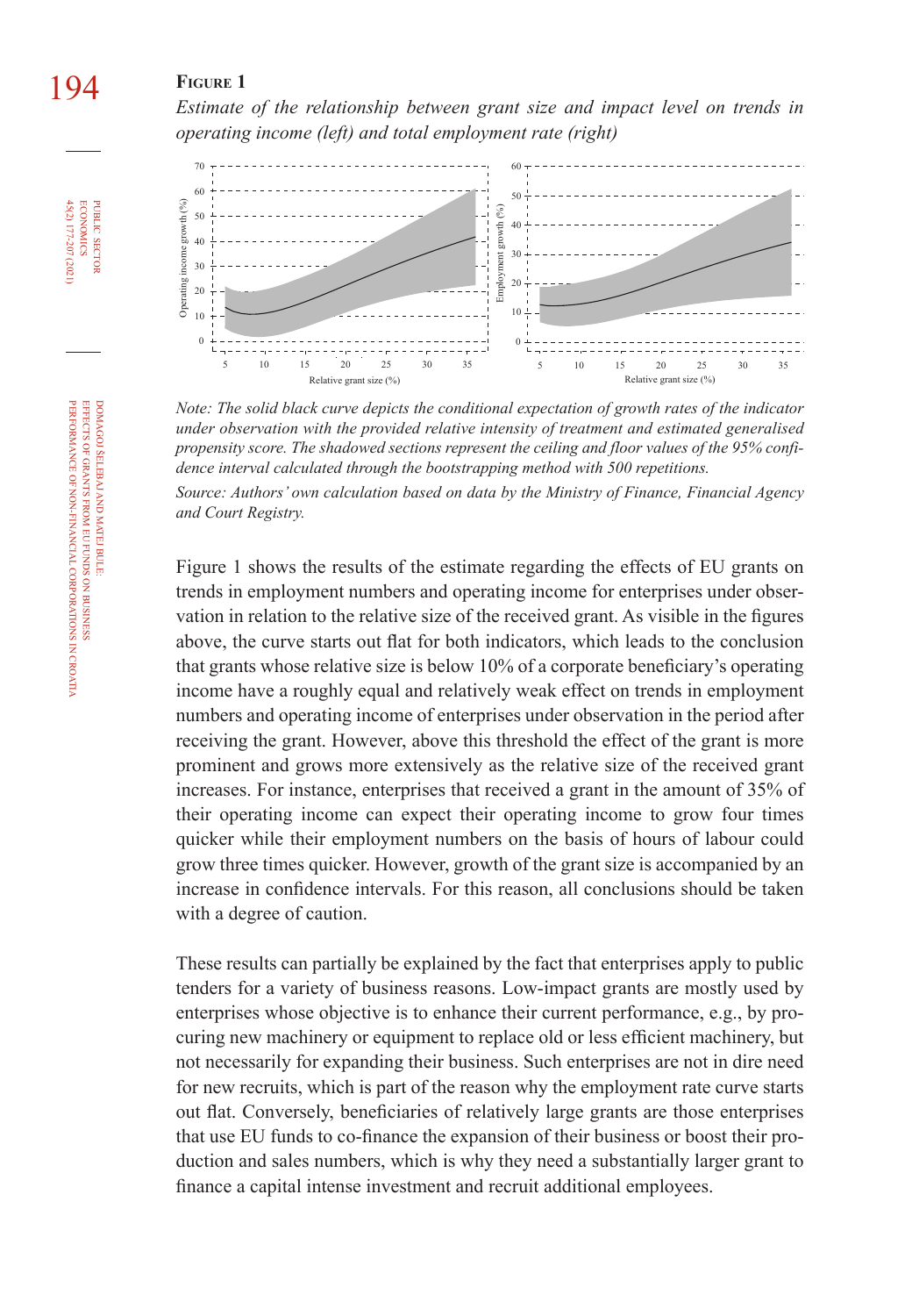**FIGURE 2 195**<br>*Estimate of the relationship between grant size and impact level on trends in corporate beneficiaries' capital intensity (left) and indebtedness levels (right)*



*Note: The solid black curve depicts the conditional expectation of growth rates of the indicator under observation with the provided relative intensity of treatment and estimated generalised propensity score. The shadowed sections represent the ceiling and floor values of the 95% confidence interval calculated through the bootstrapping method with 500 repetitions.*

*Source: Authors' own calculation based on data by the Ministry of Finance, Financial Agency and Court Registry.*

Such an explanation is supported by the obtained results regarding the trends in corporate beneficiaries' capital intensity and indebtedness levels. As visible in figure 2 (left), the effect on the growing trend of capital intensity is the strongest up to grant size of 10%, as seen by the steep incline of the curve, while the effect above this threshold is still quite strong but with the curve much flatter. Taking into account the method for calculating capital intensity of business as the ratio between the value of fixed assets and employment rates expressed in hours of labour, the previous hypothesis can be corroborated. The commercial reason behind taking a relatively smaller grant is the enhancement of current business, for instance by procuring new machinery, which increases the value of the enterprise's fixed assets (because existing equipment has already been depreciated), while there is no need for new employees. For this reason, the capital intensity of business, expressed through the ratio above, grows. However, in cases where an enterprise uses EU support to finance the expansion of its business activities, for instance, by procuring new equipment and recruiting new employees, the business capital intensity grows more steadily and the curve is flatter.

The estimate of the relationship between the relative size of the grant and effect on the trends in enterprises' indebtedness levels leads to more-or-less the same conclusions (figure 2 right). Enterprises that implement financially less substantial projects (projects worth up to 10% of operating income), apart from co-financing provided by the EU, usually cover the rest of the required amount from their own revenues. In such cases, the received grant increases the value of the enterprise's property on the asset side and capital on the liability side, while the level of debt financing remains the same, which ultimately leads to a drop in indebtedness levels expressed 45(2) 177-207 (2021) economics

45(2) 177-207 (2021) **ECONOMICS** PUBLIC SECTOR

> PERFORMANCE OF NON-FINANCIAL CORPORATIONS IN CROATIA EFFECTS OF GRANTS FROM EU FUNDS ON BUSINESS

PERFORMANCE OF NON-FINANCIAL CORPORATIONS IN CROATIA DOMAGOJ ŜELEBAJ AND MATEJ BULE:<br>EFFECTS OF GRANTS FROM EU FUNDS ON BUSINESS

DOMAGOJ ŠELEBAJ AND MATEJ BULE: public sector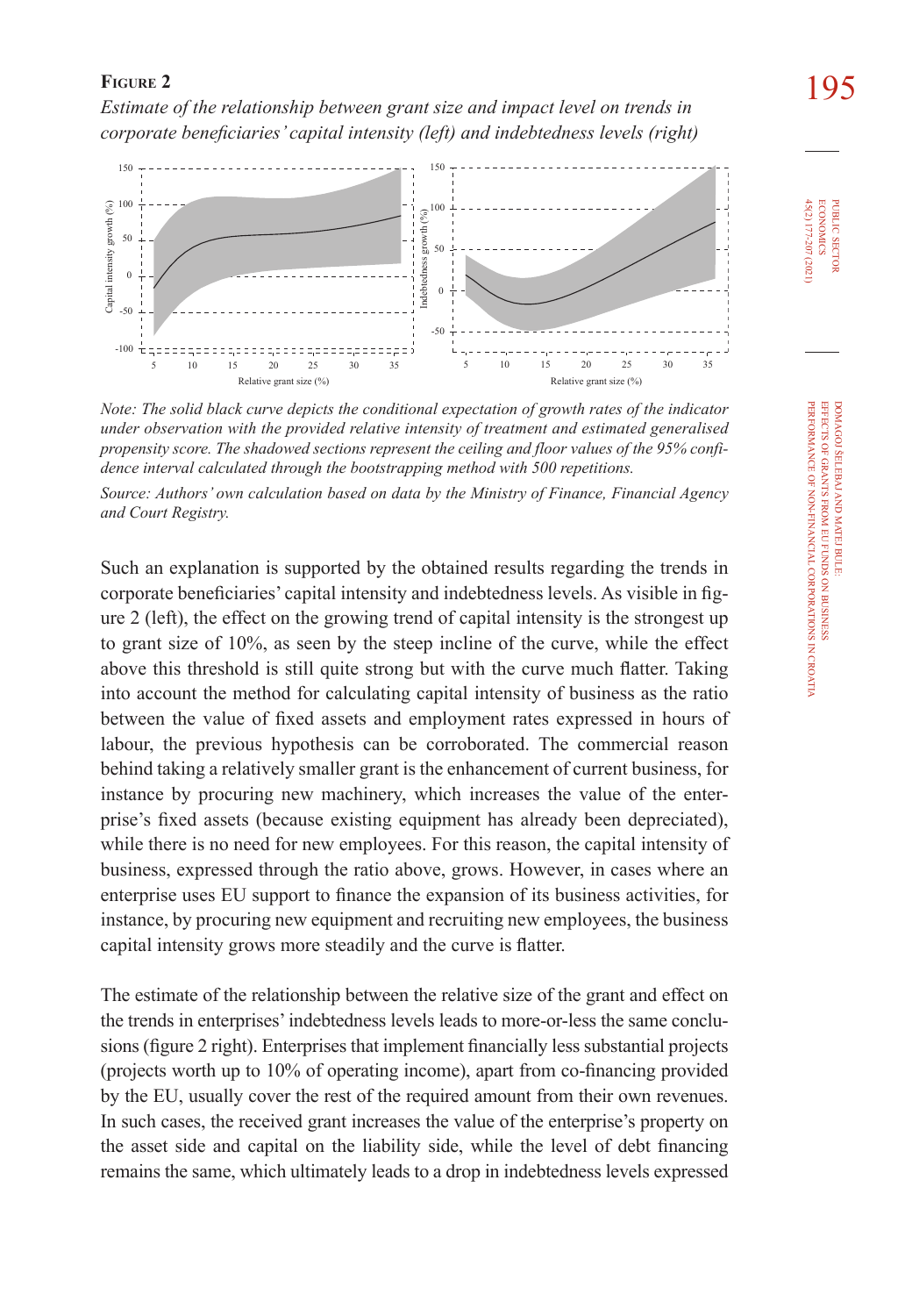196 as the share of commitments in sources of financing. On the other hand, projects that are used for substantially expanding enterprises' business activities carry a greater financial burden notwithstanding EU support. The remaining amount of co-financing cannot be covered from the enterprise's own resources and enterprises resort to debt financing of the remaining amount, which increases their indebtedness indicator and the curve of the estimated effect changes direction after crossing the 10% relative grant size benchmark. Despite being merely indicative, these conclusions should be taken with a degree of caution due to relatively wide confidence intervals caused by a relatively small number of observations.

#### **Figure 3**





*Note: The solid black curve depicts the conditional expectation of growth rates of the indicator under observation with the provided relative intensity of treatment and estimated generalised propensity score. The shadowed sections represent the ceiling and floor values of the 95% confidence interval calculated through the bootstrapping method with 500 repetitions.*

*Source: Authors' own calculation based on data by the Ministry of Finance, Financial Agency and Court Registry.*

Finally, productivity indicators provide no unambiguous conclusions (figure 3). Namely, as was the case with all indicators described above, the effect on total factor productivity trends grows notably after the relative size of the grant grows above the 10% threshold of the enterprise's operating income. However, in the case of labour productivity, the curve is almost completely flat all the way up to relative grant size of 20% of operating income, with extremely wide confidence intervals. Despite limitations of the conducted analysis, the majority of the indicators considered demonstrate a positive relationship between relative size of the grant and level of impact, especially when relative grant size is higher than 10% of the enterprise's operating income.

This is an important conclusion in the context of overall efficiency and cost-effectiveness of the public policy under observation, more specifically the allocation of public grants from EU funds to the non-financial corporation sector. Since these grants are often very substantial in financial terms and cover up to 85% of the applied project value, there is a certain moral hazard risk – a situation in which an

45(2) 177-207 (2021) economics

**ECONOMICS** PUBLIC SECTOR 45(2) 177-207 (2021)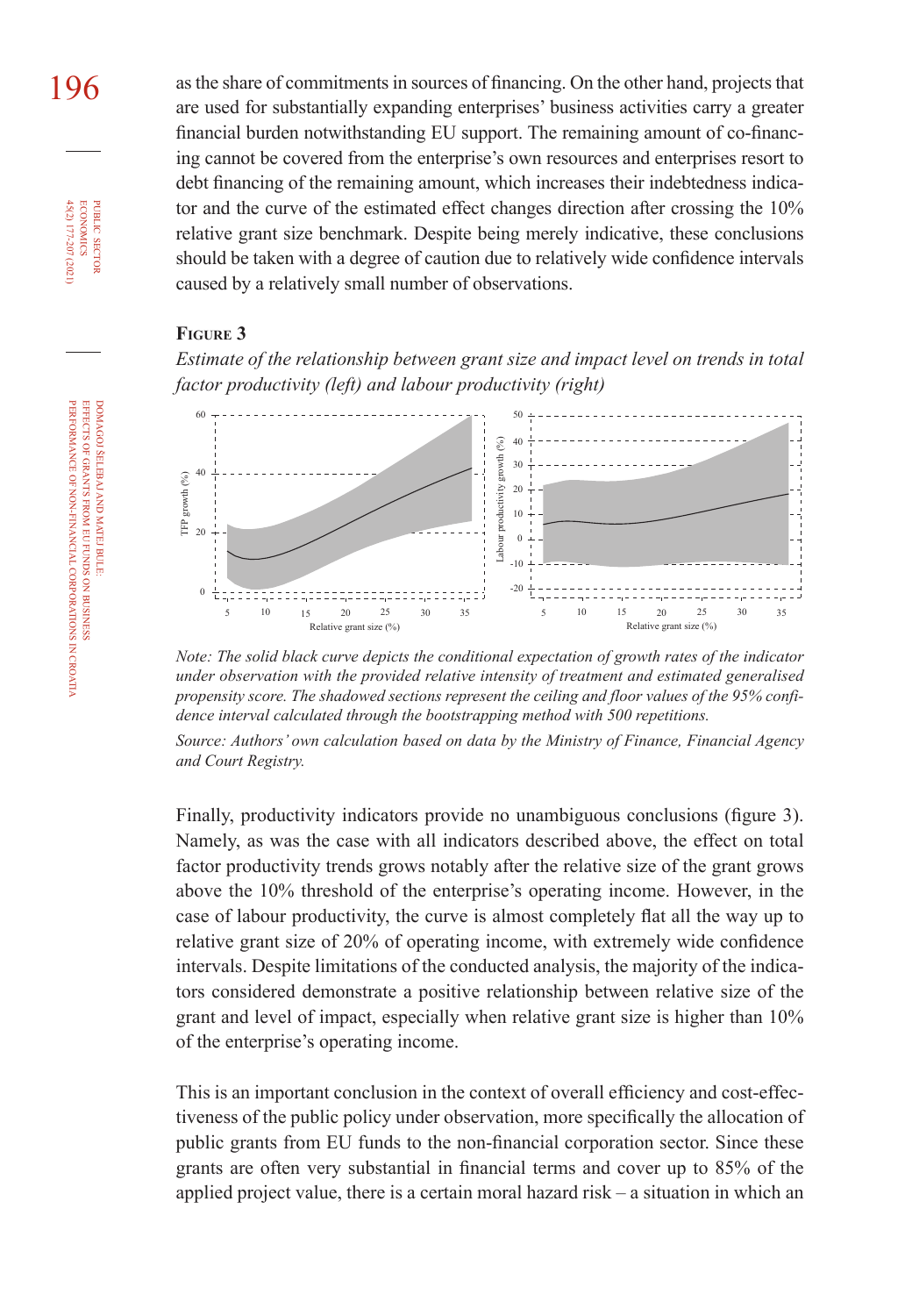enterprise uses the grant to increase its production capacities for virtually no cost,  $197$ despite there being no commercial reason for such a decision had the project been financed through the enterprise's own resources. We already discussed the issue of cost-effectiveness of European projects considering the obtained results regarding the effect of the grant on relative profitability trends. However, the results we obtained with regard to the causal relationship between grant size and impact level, especially when it comes to stronger growth of operating income in parallel to the growth of relative grant size, support the hypothesis that the grant allocation programme is, in fact, efficient.

In conclusion, the obtained results can be compared to similar research conducted for other countries. In general, one can say that the results are very similar and that other pieces of research also reveal several positive effects of receiving grants from EU funds on a variety of enterprises' performance indicators. If we compare our results to those in Benkovskis et al. (2018) or Bachtrogler and Hammer (2018), we can see that the findings are quite similar, in that the effect on employment numbers, revenue and capital intensity becomes visible soon after obtaining the grant. On the other hand, none of these papers was able to find an unambiguous effect on productivity. Bachtrogler and Hammer (2018) discover a short-term rise in enterprises' productivity levels only for a few countries and only depending on the variable definition. Similar to the present research, Benkovskis et al. (2018) find positive effects on productivity trends only after a few years have passed from receiving the grant.

#### **6 CONCLUSION**

This paper tried to answer several research questions, primarily the question regarding the effects of receiving grants from EU funds on business performance of non-financial corporations. The results show that the support obtained from EU funds had a strong positive effect on the majority of the twelve selected performance indicators and business features of corporate beneficiaries. If we look at the individual indicators, the obtained results show that corporate beneficiaries, when compared to enterprises in the control group, recorded a notable growth in outputs in the period after receiving the grant, expressed as either trends in operating income or total added value generated. The intensification of the enterprises' output growth dynamics arises due to quicker growth of production factors, i.e., labour and capital. In addition, the analysis also determined significant and positive effects of the obtained EU grant on the enterprises' productivity, expressed as either labour productivity or total factor productivity, especially two years after receiving the grant (*t+2*).

The research has also shown that the grants resulted in structural changes, which led to the corporate beneficiaries' performance becoming more capital intense. At the same time, we recorded quicker growth of indebtedness levels since EU grants are used only for co-financing projects while the remaining amounts must be covered from other sources. In addition, the results show that profitability growth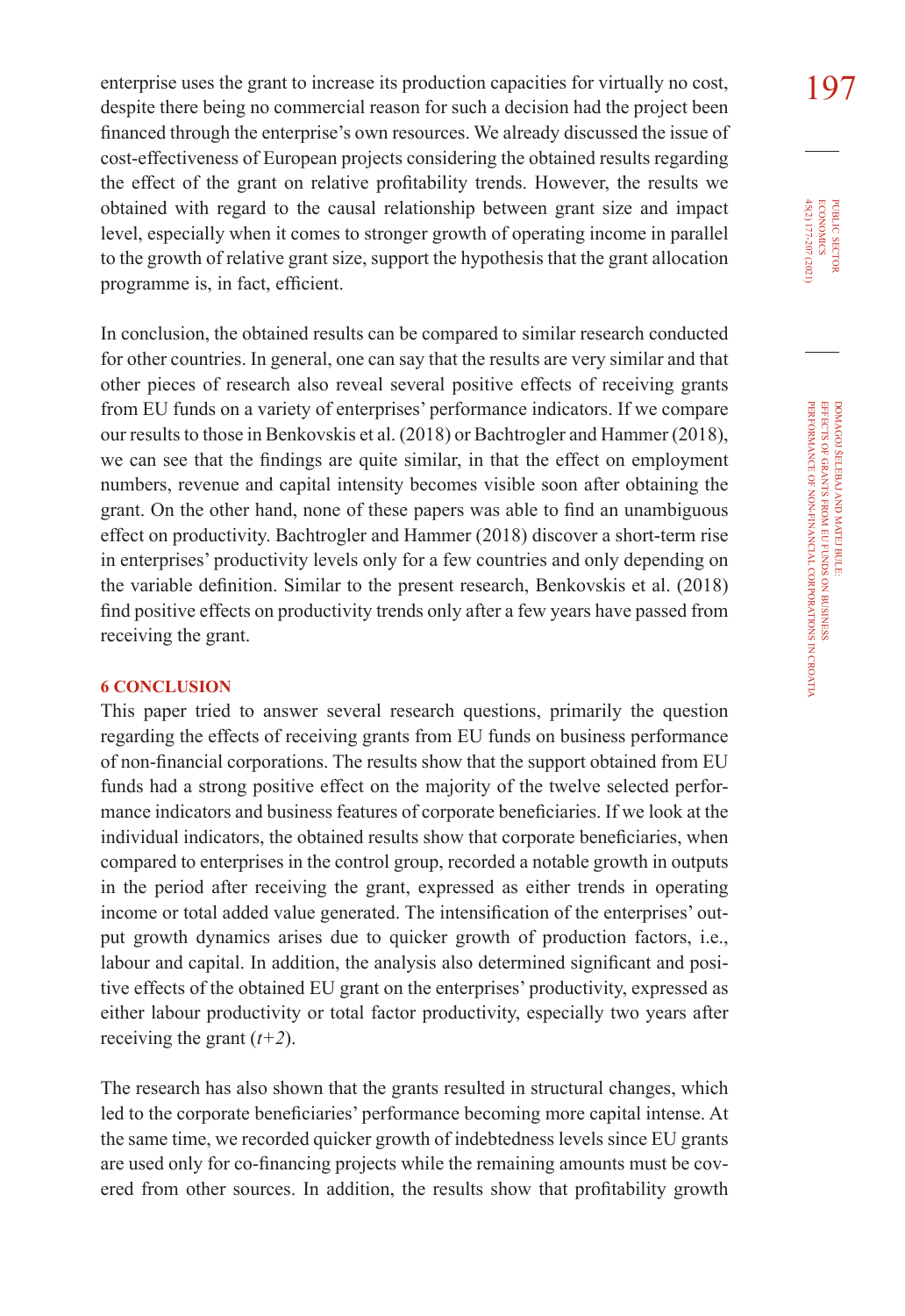198 recorded by corporate beneficiaries in the years after receiving the grant is notably slower, which may, at first sight, seem contrary to the previous results for other performance indicators, which showed an extremely positive effect.

> Apart from demonstrating the effect of grants received from EU funds, the paper also determined which business features of enterprises affect the probability of obtaining EU support. Results of the probit model showed that grant beneficiaries are more likely to be older enterprises with more employees and greater capital and export intensity of business. They are also enterprises with higher indebtedness levels but also with higher profitability. Average salary, labour productivity and total factor productivity as well as import intensity of business all failed to reach statistical significance for the probability of receiving the grant.

> Finally, the paper estimated the relationship between the relative size of the grant and its level of impact. These results demonstrated the existence of a causal relationship and that the impact grows as the relative grant size grows, but only in cases when the grant exceeds 10% of operating income the enterprise collected in the year before receiving the grant. To the authors' best knowledge, this is the first professional paper to use the method above on the case of grants from EU funds.

> As a conclusion, we should highlight that the slower utilization rate of grants from EU funds kept the focus of the public and competent authorities on improving the results regarding total utilization, considering the opportunity cost that would be incurred if such large amounts would remain unallocated. However, the utilization dynamics was substantially improved in the past several years and reached the average utilization rate at EU level according to some measures. For this reason, the competent authorities' next objective should be increasing the utilization rate in such a manner that the funds are allocated to those areas where they were successfully utilised. Research and analyses dealing with the effect of the grants on end beneficiaries are extremely important in this context. However, the significance of EU funds for Croatia is not reflected in the number of such analyses. This research is an attempt to improve the quality of public debate that should ultimately aim to improve the existing policy of using grants from EU funds.

#### **Disclosure statement**

No potential conflict of interest was reported by the authors.

45(2) 177-207 (2021) economics

PUBLIC SECTOR<br>ECONOMICS 45(2) 177-207 (2021)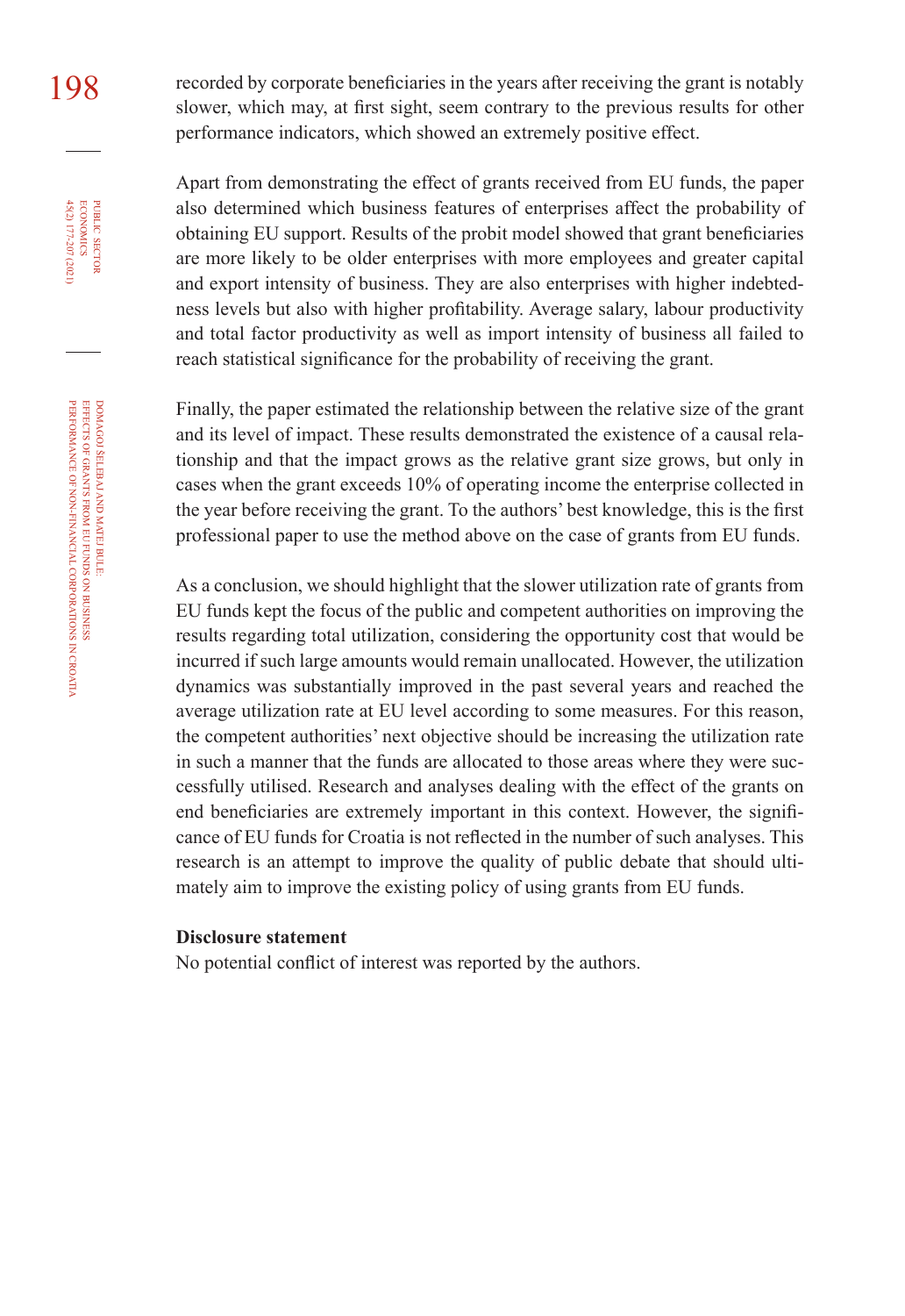- **REFERENCES**<br>1. Ackerberg, D., Caves, K. and Garth, F., 2006. Structural identification of pro-<br>**199** duction functions. *[MPRA Paper](https://mpra.ub.uni-muenchen.de/38349/1/MPRA_paper_38349.pdf)*, 38349.
- 2. Bachtrogler, J. and Hammer, C., 2018. Who are the beneficiaries of the structural funds and the cohesion fund and how does the cohesion policy impact firm-level performance? *OECD Economics Department Working Papers*, No. 1499. <https://doi.org/10.1787/67947b82-en>
- 3. Bartoluci, M. [et al.], 2018. Sredstva EU fondova u funkciji razvoja ruralnog turizma u Hrvatskoj. *Acta Economica Et Turistica*, 4(1), pp. 63-78. [https://](https://hrcak.srce.hr/201212) [hrcak.srce.hr/201212](https://hrcak.srce.hr/201212)
- 4. Becker, B., Vanino, E. and Roper, S., 2019. Knowledge to money: assessing the business performance effects of publicly-funded R&D grants. *Research policy*, 48(7), pp. 1714-1737.<https://doi.org/10.1016/j.respol.2019.04.001>
- 5. Benkovskis, K., Tkacevs, O. and Yashiro, N., 2018. Importance of EU Regional Support Programmes for Firm Performance. *[Latvijas Banka Working Papers](https://www.bank.lv/images/stories/pielikumi/publikacijas/petijumi/wp_1_2018_en.pdf)*, [No. 2018/01](https://www.bank.lv/images/stories/pielikumi/publikacijas/petijumi/wp_1_2018_en.pdf).
- 6. Bouayad-Agha, S., Turpinn, N. and Vedrine, L., 2011. Fostering the development of European regions: A spatial dynamic panel data analysis of the impact of cohesion policy. *Regional Studies,* 47(9), pp. 1573-1593. [https://doi.org/10.](https://doi.org/10.1080/00343404.2011.628930) [1080/00343404.2011.628930](https://doi.org/10.1080/00343404.2011.628930)
- 7. Breidenbach, P., Mitze, T. and Schmidt, C. M., 2016. EU Structural Funds and Regional Income Convergence – A sobering experience. *CEPR Discussion Paper*, No. 11210. <https://doi.org/10.2139/ssrn.2758674>
- 8. Cappelen, A. [et al.], 2003. The impact of EU regional support on growth and convergence in the European Union. *Journal of Common Market Studies*, 41(4), pp. 621-644. <https://doi.org/10.1111/1468-5965.00438>
- 9. Cerulli, G. and Poti, B., 2014. *[Public support intensity and company R&D](https://www.econstor.eu/bitstream/10419/124346/1/ERSA2014_00625.pdf)  [performance: Evidence from a dose-response model](https://www.econstor.eu/bitstream/10419/124346/1/ERSA2014_00625.pdf).* 54<sup>th</sup> Congress of the European Regional Science Association: "Regional development & globalisation: Best practices", 26-29 August 2014.
- 10. Crescenzi, R. and Giua, M., 2017. Different approaches to the analysis of EU cohesion policy. In: J. Bachtler [et al.], eds. *EU cohesion policy. Reassessing performance and direction.* London: Routledge. [https://doi.org/10.4324/](https://doi.org/10.4324/9781315401867) [9781315401867](https://doi.org/10.4324/9781315401867)
- 11. Dai, M., Li, X. and Lu, Y., 2017. How Urbanization Economies Impact TPF of R&D Performers: Evidence from China. *Sustainability*, 9(10), pp. 1-17. <https://doi.org/10.3390/SU9101766>
- 12. Dai, X. and Cheng, L., 2015. The effect of public subsidies on corporate R&D investment: An application of the generalized propensity score. *Technological Forecasting & Social Change*, 90(Part B), pp. 410-419. [https://doi.org/10.](https://doi.org/10.1016/j.techfore.2014.04.014) [1016/j.techfore.2014.04.014](https://doi.org/10.1016/j.techfore.2014.04.014)
- 13. Dall'Erba, S. and Le Gallo, J., 2007. Cohesion policy, the convergence process and employment in the European Union. *Czech Journal of Economics and Finance*, 57, pp. 324-340.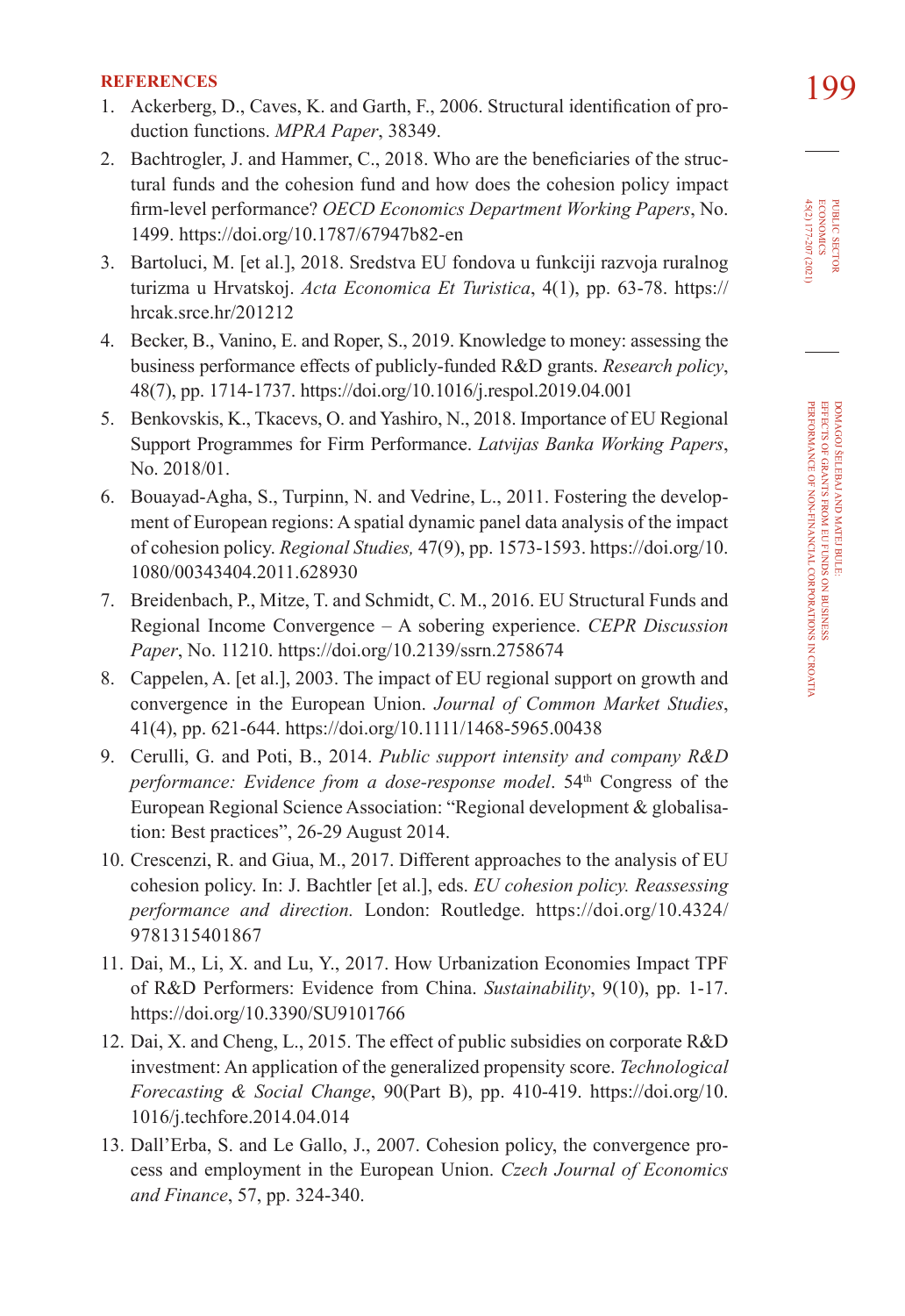- 200 14. Dall'Erba, S. and Le Gallo, J., 2008. Regional convergence and the impact of European structural funds over 1989-1999: A spatial econometric analysis. *Papers in Regional Science*, 87(2), pp. 219-244. [https://doi.org/10.1111/j.1435-](https://doi.org/10.1111/j.1435-5957.2008.00184.x) [5957.2008.00184.x](https://doi.org/10.1111/j.1435-5957.2008.00184.x)
	- 15. Darvas, Z., Mazza, J. and Midoes, C., 2019. How to improve European Union cohesion policy for the next decade. *[Bruegel Policy Contribution](https://www.bruegel.org/wp-content/uploads/2019/05/PC-08_2019.pdf)*, (8).
	- 16. De Zwaan, M. and Merlevede, B., 2013. Regional policy and firm productivity. *European Trade Study Group (ETSG) Working Paper*, No. 377.
	- 17. ECB, 2014. Micro-based evidence of EU competitiveness: The Compnet database. *[ECB Working paper series](https://www.econstor.eu/bitstream/10419/154067/1/ecbwp1634.pdf)*, No. 1634.
	- 18. Ederveen, S. [et al.], 2002. Funds and games: The economics of European cohesion policy. *[ENEPRI Occasional Paper](http://aei-dev.library.pitt.edu/1965/1/ENEPRI_OP3.pdf)*, No. 3.
	- 19. Ederveen, S., De Groot, H. L. F. and Nahuis, R., 2006. Fertile soil for structural funds? A panel data analysis of the conditional effectiveness of European cohesion policy. *Kyklos*, 59(1), pp. 17-42. [https://doi.org/10.1111/j.1467-6435.](https://doi.org/10.1111/j.1467-6435.2006.00318.x) [2006.00318.x](https://doi.org/10.1111/j.1467-6435.2006.00318.x)
	- 20. Esposti, R. and Bussoletti, S., 2008. Impact of Objective 1 funds on regional growth convergence in the European Union: A panel data approach. *Regional Studies*, 42(2), pp. 159-173.<https://doi.org/10.1080/00343400601142753>
	- 21. Fagerberg, J. and Verspagen, B., 1996. Heading for divergence? Regional growth in Europe reconsidered. *JCMS: Journal of Common Market Studies*, 34(3), pp. 431-448. <https://doi.org/10.1111/j.1468-5965.1996.tb00580.x>
	- 22. Fattorini, L., Ghodsi, M. and Rungi, A., 2018. Cohesion Policy Meets Heterogeneous Firms. *WIIW Working Paper*, No. 142.<https://doi.org/10.2139/ssrn.3488374>
	- 23. Ferrara, A. R. [et al.], 2016. Assessing the impacts of cohesion policy on EU regions: A non-parametric analysis on interventions promoting research and innovation and transport accessibility. *Papers in Regional Science*, 96(4), pp. 817-841. <https://doi.org/10.1111/pirs.12234>
	- 24. Fryges, H. and Wagner, J., 2008. Exports and Productivity Growth: First Evidence from a Continuous Treatment Approach. *Review of World Economics*, 144, pp. 695-722. <https://doi.org/10.1007/s10290-008-0166-8>
	- 25. Galuscak, K. and Lizal, L., 2011. The Impact of Capital Measurement Error Correction on Firm-Level Production Function Estimation. *Czech National Bank Working Papers*, No. 2011/09*.*
	- 26. Gelo, T. and Družić, M., 2015. Ukupna faktorska produktivnost sektora hrvatskoga gospodarstva. *[Ekonomska misao i praksa](https://hrcak.srce.hr/149639)*, 2(2015), pp. 327-344.
	- 27. Hagen, T. and Mohl, P., 2009. Econometric evaluation of EU Cohesion policy – A survey. *[ZEW Discussion Paper](http://ftp.zew.de/pub/zew-docs/dp/dp09052.pdf)*, No. 09-052*.*
	- 28. Hartsenko, J. and Sauga, A., 2013. The role of financial support in SME and economic development in Estonia. *Business and Economic Horizons,* 9(2), pp. 10-22. <https://doi.org/10.15208/beh.2013.6>

45(2) 177-207 (2021) economics

**PUBLIC SECTOR<br>ECONOMICS<br>45(2) 177-207 (2021)**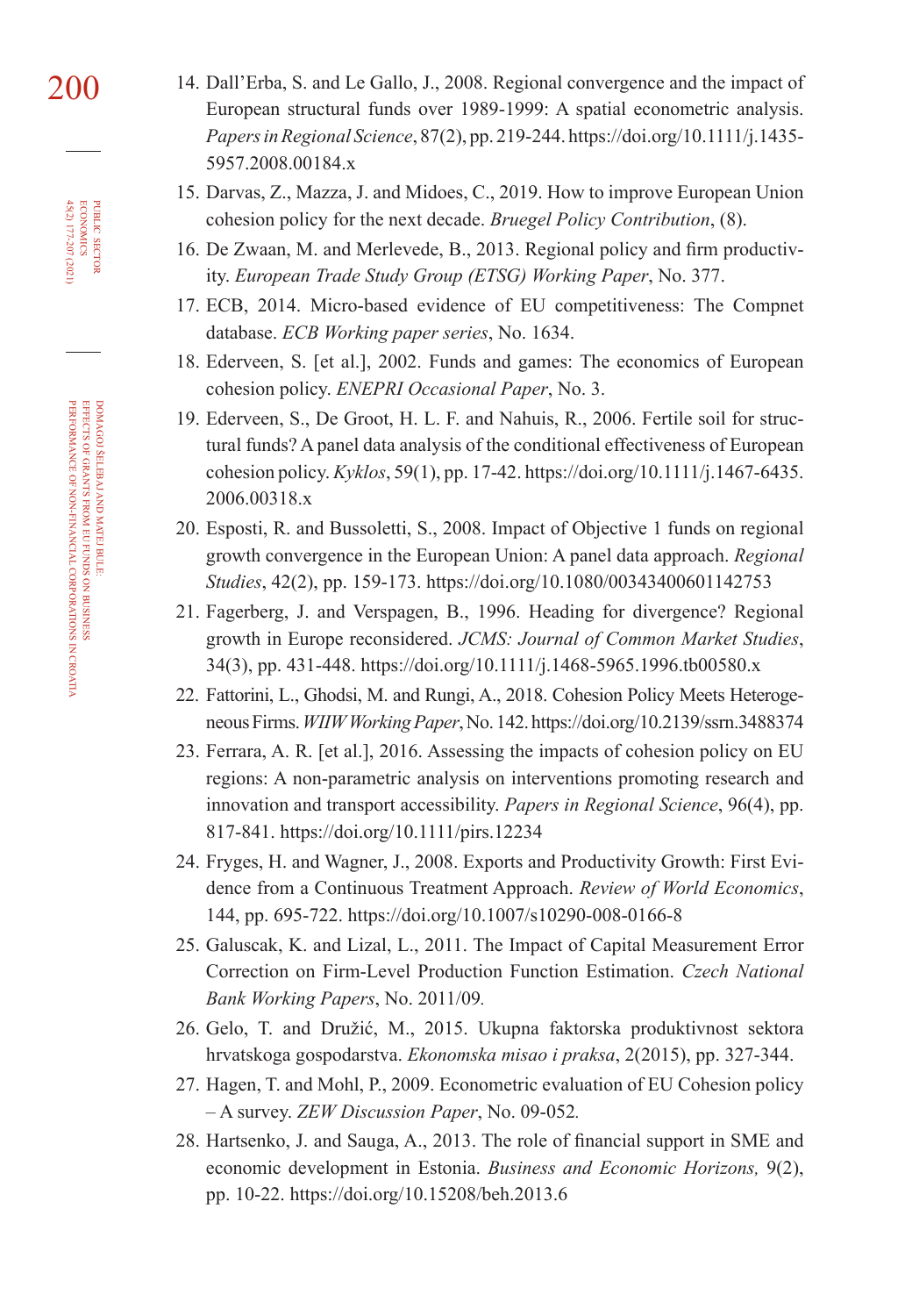29. Hirano, K. and Imbens, G. W., 2004. The propensity score with continuous  $201$ treatments. *Applied Bayesian modeling and causal inference from incompletedata perspectives*, pp. 73-84. <https://doi.org/10.1002/0470090456.ch7>

- 30. Kersan Škabić, I. and Tijanić, L., 2017. Regional abrorption capacity of EU funds. *Economic research - Ekonomska istraživanja*, 30(1), pp. 1192-1208. <https://doi.org/10.1080/1331677X.2017.1340174>
- 31. Kotarski, V., 2016. European funding Impact on Research Capacity in Croatia. *Review of Innovation and Competitiveness: A Journal of Economic and Social Research*, 2(3), pp. 47-64. <https://doi.org/10.32728/ric.2016.23/3>
- 32. Levinsohn, J. and Petrin, A., 2003. Estimating Production Functions Using Inputs to Control for Unobservables. *Review of Economic Studies*, 70(2), pp. 317-341. <https://doi.org/10.1111/1467-937X.00246>
- 33. Maleković, S., Puljiz, J. and Keser, I., 2017. *[The Impact of Cohesion Policy on](https://polocro28.irmo.hr/wp-content/uploads/2018/07/The-Impact-of-Cohesion-Policies-on-Croatia%E2%80%99s-Regional-Policy-and-Development.pdf)  [Croatia`s Regional Policy and Development](https://polocro28.irmo.hr/wp-content/uploads/2018/07/The-Impact-of-Cohesion-Policies-on-Croatia%E2%80%99s-Regional-Policy-and-Development.pdf)*. Zagreb: Institute for Development and International Relations.
- 34. Martinis, A. and Ljubaj, I., 2017. Prekomjerni dug poduzeća u Hrvatskoj: mikroprocjena i makroimplikacije. *[HNB Istraživanja,](https://www.hnb.hr/documents/20182/1993349/i-052.pdf/fcf44c9e-1921-4693-8b94-69b3e257cc7d)* I-52.
- 35. Marzinotto, B., 2012. The growth effects of EU Cohesion policy: A metaanalysis. *[Bruegel Working Paper](https://www.bruegel.org/wp-content/uploads/imported/publications/WP_2012_14_cohesion__2_.pdf)*, No. 2012/14.
- 36. Medić, M., Hadrović Zekić, B. and Sabljo, V., 2017. Impact of EU Funds on Regional Development. In: U. Bacher [et al.], eds. *Interdisciplinary Management Research XIII*, pp. 1060-1077.
- 37. MINGO, 2017. *[Operativni program Konkurentnost i kohezija 2014.-2020.](https://www.mingo.hr/public/investicije/OPKK_2014_2020_31316.pdf) [– tehničke izmjene.](https://www.mingo.hr/public/investicije/OPKK_2014_2020_31316.pdf)* Zagreb: MINGO.
- 38. Moral Arce, I. and Paniagua San Martin, M., 2016. An impact evaluation of the EU funds on research and development in Spanish companies in 2007- 2011. *[Papeles de Trabajo del Instituto de Estudios Fiscales](https://www.ief.es/docs/destacados/publicaciones/papeles_trabajo/2016_07.pdf)*, No. 7.
- 39. Olley, G. S. and Pakes, A., 1996. The dynamics of productivity in the telecommunications equipment industry. *Econometrica,* 64(6), pp. 1263-1297. [https://](https://doi.org/10.2307/2171831) [doi.org/10.2307/2171831](https://doi.org/10.2307/2171831)
- 40. Ott, K., Bronić, M. and Stanić, B., 2018. EU grants to Croatian counties, cities and municipalities 2015-2016. *Newsletter: an occasional publication of the Institute of Public Finance*, No. 114. [http://www.ijf.hr/upload/files/file/ENG/](http://www.ijf.hr/upload/files/file/ENG/newsletter/114.pdf) [newsletter/114.pdf](http://www.ijf.hr/upload/files/file/ENG/newsletter/114.pdf)
- 41. Pienkowski, J. and Berkowitz, P., 2015. Econometric assessments of Cohesion Policy growth effects: How to make them more relevant for policy makers? *[European Commission Working Paper](https://ec.europa.eu/regional_policy/sources/docgener/work/2015_02_econ_assess.pdf)*, No. 02/2015.
- 42. Poljičak, A., 2017. The synergy of public procurement and management for projects financed from the European structural and investment funds. *[Journal](https://hrcak.srce.hr/194713)  [of Accounting & Management](https://hrcak.srce.hr/194713)*, 7(1), pp. 57-68.
- 43. Rodriguez-Pose, A. and Fratesi, U., 2004. Between development and social policies: The impact of European structural funds in Objective 1 regions. *Regional Studies*, 38(1), pp. 97-113.<https://doi.org/10.1080/00343400310001632226>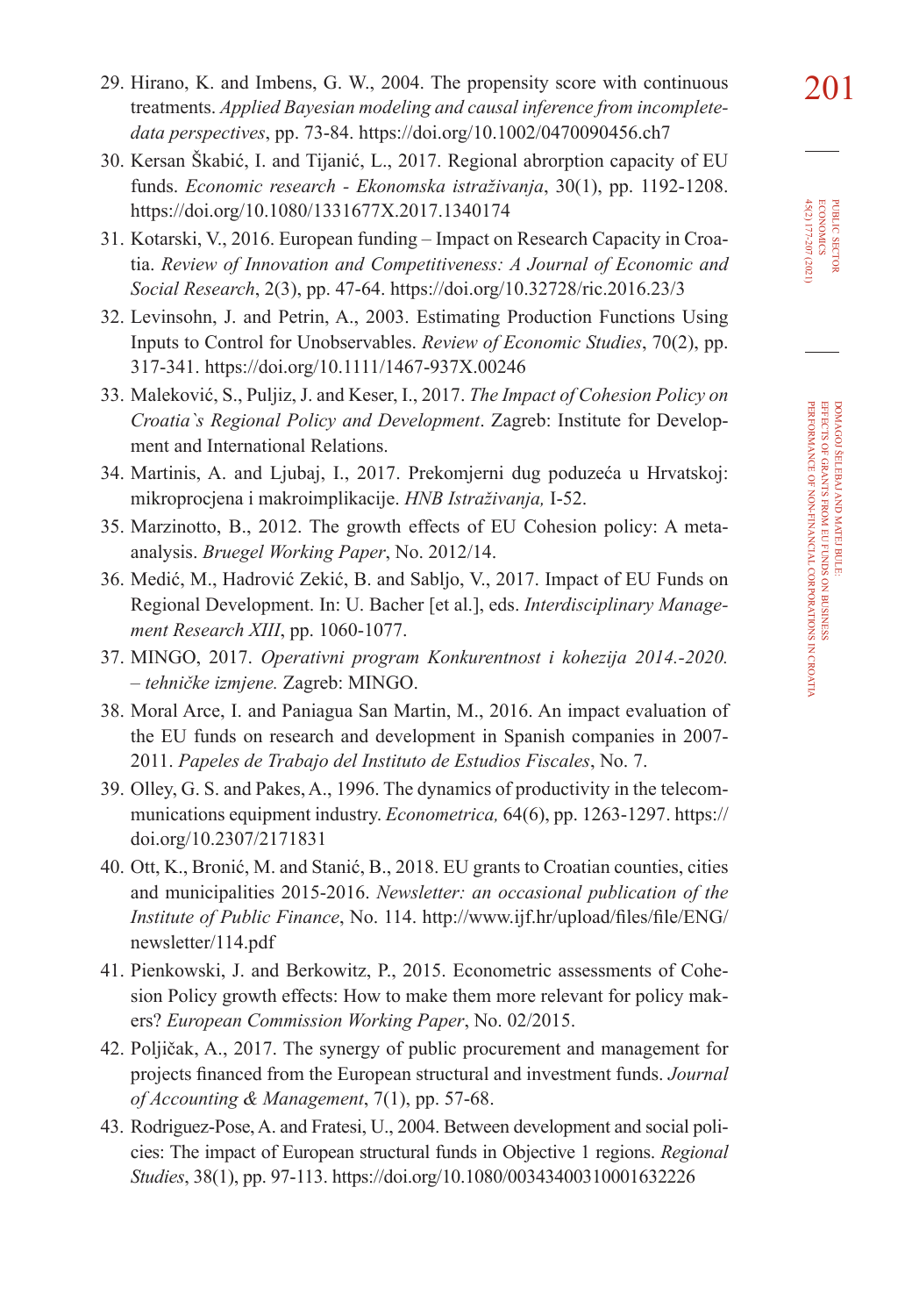- 202 44. Rosenbaum, P. R. and Rubin, D., 1983. The Central Role of the Propensity Score in Observational Studies for Causal Effects. *Biometrika*, 70(1), pp. 41-55. <https://doi.org/10.1093/biomet/70.1.41>
	- 45. Sikirić, S., Sikirić, A. and Vašiček, D., 2015. Lokalni proračun i programsko planiranje u funkciji financiranja projekata iz EU fondova. *Business Consultant / Poslovni Konsultant*, 7(51), pp. 31-42.
	- 46. Šostar, M. and Marukić, A., 2017. Challenges of public procurement in EU funded projects. *Journal of Contemporary Management Issues*, 22(2), pp. 99-113. <https://doi.org/10.30924/mjcmi/2017.22.2.99>
	- 47. Srhoj, S., Škrinjarić, B. and Radas, S., 2018. Bidding against the odds? The impact evaluation of grants for young micro and small firms during the recession. *[Radni materijali EIZ-a](https://hrcak.srce.hr/200008)*, 2(2018), pp. 5-37.
	- 48. Valdec, M. and Zrnc, J., 2015. The direction of causality between exports and firm performance: microeconomic evidence from Croatia using the matching approach. *Financial Theory and Practice*, 39(1), pp. 1-30. [https://doi.org/](https://doi.org/10.3326/fintp.39.1.1) [10.3326/fintp.39.1.1](https://doi.org/10.3326/fintp.39.1.1)
	- 49. Valdec, M. and Zrnc, J., 2019. Karakteristike hrvatskih izvoznika iz prerađivačkog sektora i oporavak izvoza tijekom velike recesije – rezultati istraživanja modula za trgovinu Istraživačke mreže za konkurentnost (CompNet). *[HNB Pregledi P-42](https://www.hnb.hr/documents/20182/2577907/p-042.pdf/80680a3b-4095-25ff-d570-cbe4acd75e69).*
	- 50. Viskovic, J. and Udovičić, M., 2017. Awareness of SMEs on the EU Funds Financing Possibilities: The Case of Split-Dalmatia County. *KnE Social Sciences*, 1(2), pp. 319-332. [https://knepublishing.com/index.php/Kne-Social/](https://knepublishing.com/index.php/Kne-Social/article/view/666/2019) [article/view/666/2019](https://knepublishing.com/index.php/Kne-Social/article/view/666/2019)
	- 51. Wooldridge, J. M., 2009. On estimating firm-level production functions using proxy variables to control for unobservables. *Economics Letters*, 104(3), pp. 112- 114.<https://www.sciencedirect.com/science/article/pii/S0165176509001487>

45(2) 177-207 (2021) economics

PUBLIC SECTOR<br>ECONOMICS 45(2) 177-207 (2021)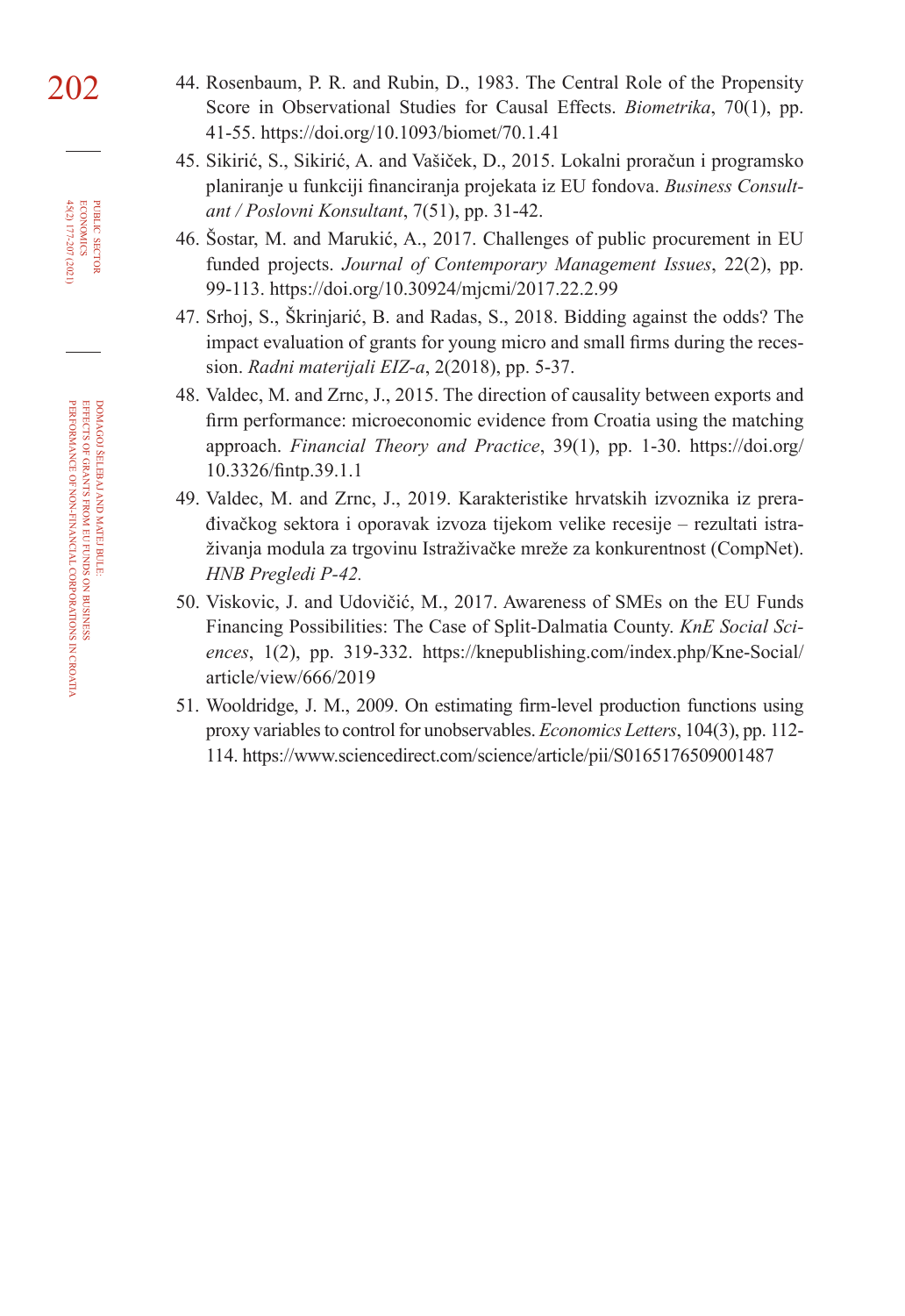## 203 **APPENDIX 1 LIST OF VARIABLES USED IN THE ANALYSIS**

| Variable name           | Description                                                                                                                        | <b>Note</b>                                                                                                                                                                                                                                                                                                                     |
|-------------------------|------------------------------------------------------------------------------------------------------------------------------------|---------------------------------------------------------------------------------------------------------------------------------------------------------------------------------------------------------------------------------------------------------------------------------------------------------------------------------|
| Revenue                 | Real value of operating<br>income                                                                                                  | Deflated by GDP deflator                                                                                                                                                                                                                                                                                                        |
| Employment rate         | Total number of employees<br>based on hours of labour                                                                              |                                                                                                                                                                                                                                                                                                                                 |
| <b>Fixed assets</b>     | Real value of fixed assets                                                                                                         | Deflated by GDP deflator                                                                                                                                                                                                                                                                                                        |
| Age                     | Number of years passed<br>since the establishment<br>of the enterprise                                                             |                                                                                                                                                                                                                                                                                                                                 |
| Added value             | Difference between<br>operating income and value<br>of intermediary inputs and<br>other costs of sold products                     | Deflated by implicit added value<br>deflators to the second digit level<br>of the National Classification of<br>Activities (NACE). Energy costs<br>have been deflated by the implicit<br>added value deflator for the<br>electricity, gas, steam and air<br>conditioning supply sector                                          |
| Labour                  | Ratio between added value                                                                                                          |                                                                                                                                                                                                                                                                                                                                 |
| productivity            | and number of employees                                                                                                            |                                                                                                                                                                                                                                                                                                                                 |
| <b>Total factor</b>     | Residual of the Cobb-                                                                                                              | See appendix 2 for more details                                                                                                                                                                                                                                                                                                 |
| productivity            | Douglas production function                                                                                                        | on calculation methodology                                                                                                                                                                                                                                                                                                      |
| Capital intensity       | Ratio between fixed assets<br>and number of employees                                                                              |                                                                                                                                                                                                                                                                                                                                 |
| Profitability           | Ratio between period profit<br>and total assets                                                                                    |                                                                                                                                                                                                                                                                                                                                 |
| Indebtedness rate       | Ratio between non-current<br>liabilities and total<br>commitments                                                                  |                                                                                                                                                                                                                                                                                                                                 |
| Average salary          | Ratio between total gross<br>employee costs and number<br>of employees                                                             | Deflated by implicit added value<br>deflators to the second digit level<br>of the National Classification<br>of Activities (NACE)                                                                                                                                                                                               |
| Export intensity        | Ratio between revenue from<br>sales abroad and operating<br>income                                                                 |                                                                                                                                                                                                                                                                                                                                 |
| Import intensity        | Ratio between import value<br>and operating income                                                                                 |                                                                                                                                                                                                                                                                                                                                 |
| Regional<br>affiliation | Divided into five regions:<br>Eastern Croatia, Central<br>Croatia, Northern Croatia,<br>Adriatic Croatia and the<br>City of Zagreb | An enterprise's geographic<br>affiliation is classified into regions,<br>which have been defined on the<br>basis of the first version of the new<br>NUTS-2 classification in Croatia<br>(Institute for Development and<br>International Relations, 2018). This<br>classification is used here solely for<br>analytical purposes |

PUBLIC SECTOR<br>ECONOMICS<br>45(2) 177-207 (2021) 45(2) 177-207 (2021) economics

 $\overline{a}$ 

DOMAGOJ ŠELEBAJ AND MATEJ BULE: public sector DOMAGOJ ŠELEBAJ AND MATEJ BULE:<br>EFFECTS OF GRANTS FROM EU FUNDS ON BUSINESS<br>PERFORMANCE OF NON-FINANCIAL CORPORATIONS IN CROATIA PERFORMANCE OF NON-FINANCIAL CORPORATIONS IN CROATIA EFFECTS OF GRANTS FROM EU FUNDS ON BUSINESS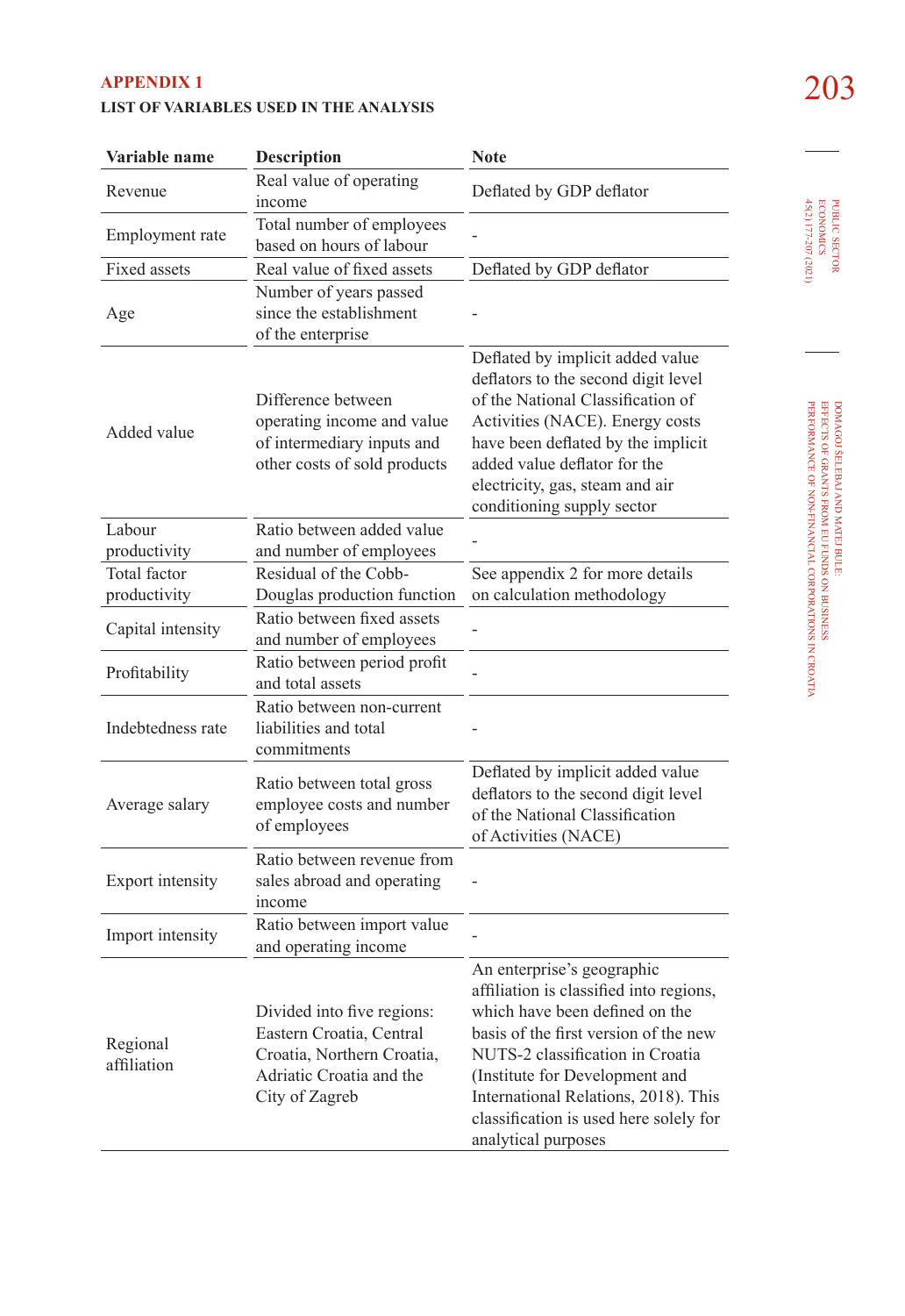#### **METHODOLOGY FOR CALCULATING TOTAL FACTOR PRODUCTIVITY INDICATORS**

The starting point for calculating total factor productivity is the standard Cobb-Douglas production function, which can be expressed based on added value in logarithmic form as:

$$
rva_{it} = a_{it} + \beta_k k_{it} + \beta_l l_{it} + \beta_M m_{it} + \varepsilon_{it}
$$

where  $rva_i$  represents each enterprise's real added value,  $a_i$  denotes its efficacy level or residual,  $k_{\mu}$  represents fixed assets real value,  $l_{\mu}$  is total employment based on hours of labour,  $m<sub>i</sub>$  denotes real value of material inputs used in the production process, while  $\varepsilon$ <sub>*i*</sub> stands for estimate error. The methodology for calculating total factor productivity follows the approach developed by Olley and Pakes (1996) and its upgrade proposed by Levinsohn and Petrin (2003), Ackerberg et al. (2006), Wooldridge (2009) and Galuscak and Lizal (2011), i.e., the estimate is a thirdlevel polynomial model in the following form:

$$
rv a_{ii} = \beta_0 + \beta_1 k_{ii} + \beta_2 k_{i(t-1)} + \beta_3 m_{i(t-1)} + \beta_4 k_{i(t-1)}^2 + \beta_5 m_{i(t-1)}^2
$$
  
+  $\beta_6 k_{i(t-1)}^3 + \beta_7 m_{i(t-1)}^3 + \beta_8 k_{i(t-1)} m_{i(t-1)} + \beta_9 k_{i(t-1)} m_{i(t-1)}^2$   
+  $\beta_{10} k_{i(t-1)}^2 m_{i(t-1)} + \gamma$  *Year*<sub>t</sub> +  $\omega L_{i(t-1)}$ 

This approach is unique for using observable values of production inputs (after one year) as instruments for unobservable production shocks, which is important for controlling for simultaneity bias. The simultaneity bias arises due to the fact that, even though total factor productivity levels are not observable, they are known within an enterprise. In other words, any enterprise will, in any given period, select the optimal combination of production inputs in line with its production function after observing its own productivity levels. Ignoring the fact that labour, capital and material inputs are correlated to unobservable productivity at enterprise level can lead to inconsistent estimation of the production function (ECB, 2014). Since labour and total factor productivity are determined simultaneously, while material assets take time to develop, the instrumental variable used for measuring labour is its value one year after receiving the grant. The terms used in the estimated equation include material inputs and fixed assets up to third level and their interaction terms in order to account for their possible non-linear connection. The estimate also includes indicator control variables for the year, while standard errors have been grouped at enterprise level. For implementing the approach above, we use the generalized method of moments (GMM), similar to Wooldridge (2009).

After estimating the production function elasticity coefficients, the final step entails calculating total factor productivity, i.e., production function residual, of each enterprise through the following formula:

$$
TFP_{it} = a_{it} = rva_{it} - (\hat{\beta}_0 + \hat{\beta}_1 k_{it} + \hat{\omega}L_{i(t-1)} + \hat{\gamma} Year_t)
$$

45(2) 177-207 (2021) economics

PUBLIC SECTOR<br>ECONOMICS 45(2) 177-207 (2021)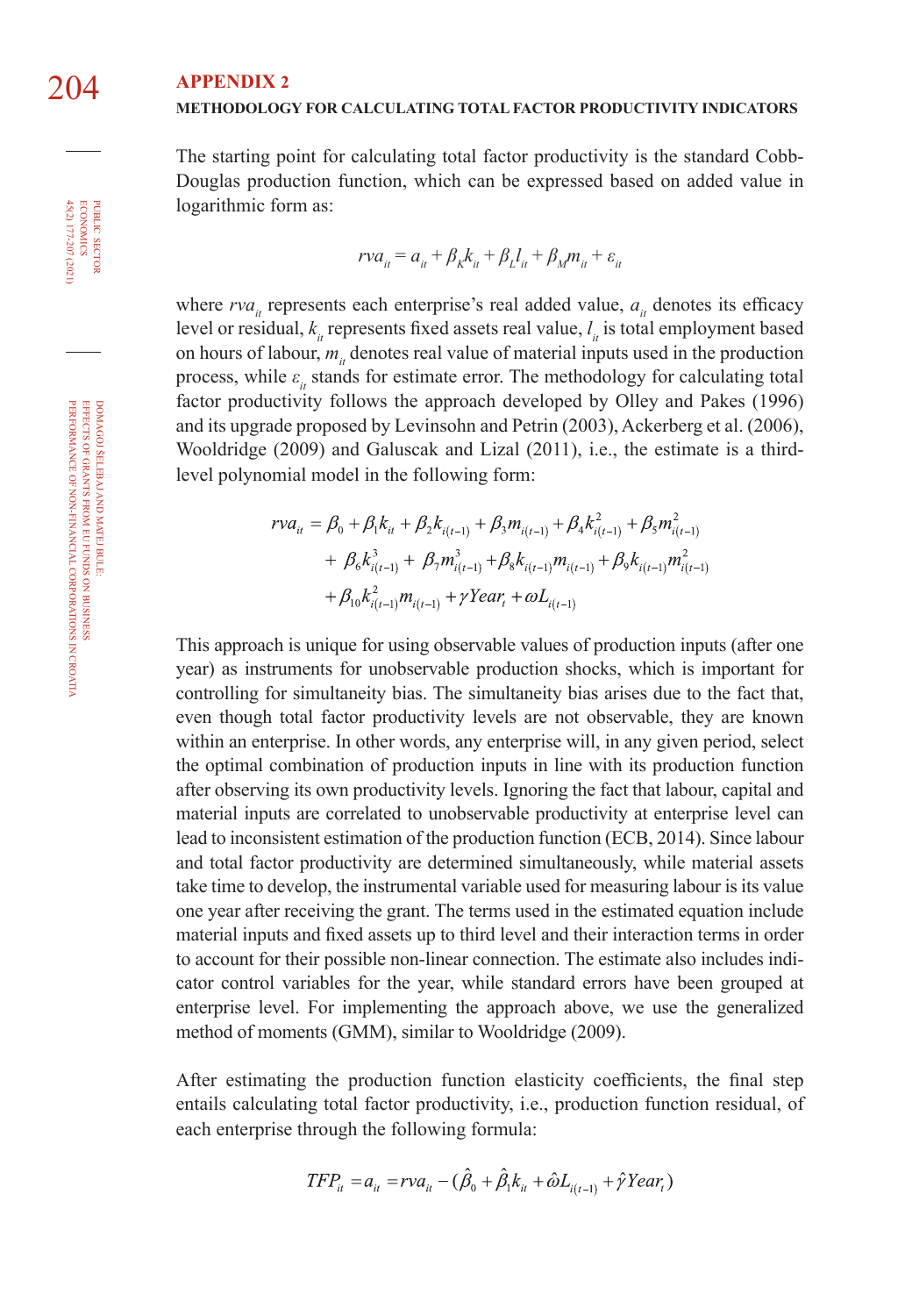**APPENDIX3 APPENDIX 3** 

ARITHMETIC MEAN DIFFERENCES BETWEEN ENTERPRISES IN THE TREATED AND CONTROL GROUPS **ARITHMETIC MEAN DIFFERENCES BETWEEN ENTERPRISES IN THE TREATED AND CONTROL GROUPS**

|                                   |                             |               |                         |                         |                        | Number of nearest neighbours |          |          |                                                                                                     |                         |
|-----------------------------------|-----------------------------|---------------|-------------------------|-------------------------|------------------------|------------------------------|----------|----------|-----------------------------------------------------------------------------------------------------|-------------------------|
| <b>Indicator</b>                  | adjustment<br><b>Before</b> | Before merger |                         |                         | No caliper             |                              |          |          | Caliper (0.05)                                                                                      |                         |
|                                   |                             |               |                         |                         | $\mathbf{v}$           | $\overline{10}$              |          |          |                                                                                                     | $\overline{10}$         |
| abour productivity.               | $0.580***$                  | $0.729***$    | $-0.042$                | $\overline{0.000}$      | $\frac{-0.032}{0.459}$ | $-0.036$                     | $-0.032$ | 0.047    | $\frac{0.014}{5}$                                                                                   | $\frac{10.01}{10.01}$   |
| nterprise age                     | $4.431***$                  | $6.573***$    | 0.430                   | 0.560                   |                        | 0.295                        | 1.157    | 0.513    |                                                                                                     | $1.147*$                |
| Employment rate                   | $1.530***$                  | 1.791***      | $\frac{-0.145}{-0.053}$ | $\frac{10.075}{-0.005}$ | $-0.020$<br>$-0.030$   | 0.040                        | 0.023    | $-0.050$ | $\begin{array}{r l}\n 0.783 \\  \hline\n 0.084 \\  \hline\n 0.008 \\  \hline\n 0.019\n \end{array}$ | $\frac{0.209**}{0.032}$ |
|                                   | $1.066***$                  | $1.168***$    |                         |                         |                        | $-0.023$                     | $-0.130$ | $-0.027$ |                                                                                                     |                         |
| Capital intensity                 | $3.022***$                  | $3.790***$    | $-0.123$                |                         | $-0.013$               | $-0.016$                     | $-0.086$ | 0.017    |                                                                                                     | 0.032                   |
| Export intensity                  | $0.970***$                  | $1.515***$    | 0.091                   | 0.093                   | 0.116                  | 0.126                        | $-0.101$ | 0.174    | 0.154                                                                                               | $0.220*$                |
| indebtedness rate                 | $0.648***$                  | $0.955***$    | $-0.063$                | $-0.027$                | $-0.044$               | $-0.018$                     | $0.007$  | $-0.095$ | $-0.068$                                                                                            | 0.036                   |
| Number of treated<br>observations | 1.921                       | 226           | 226                     | 226                     | 226                    | 226                          | 219      | 219      | 215                                                                                                 | 213                     |
| Number of control<br>observations | 772,528                     | 441,846       | 218                     | 417                     | 985                    | 1,787                        | 212      |          | 933                                                                                                 | 1,694                   |
|                                   |                             |               |                         |                         |                        |                              |          |          |                                                                                                     |                         |

 $\frac{1}{2}$  mark statistical significance levels of 10%, 5% and 1% respectively. *Note: \*, \*\* and \*\*\* mark statistical significance levels of 10%, 5% and 1% respectively.* Note: ", " and "

Source: Authors' own calculation based on data by the Ministry of Finance, Financial Agency and Court Registry. *Source: Authors' own calculation based on data by the Ministry of Finance, Financial Agency and Court Registry.*

205

DOMAGOJ ŠELEBAJ AND MATEJ BULE: public sector PERFORMANCE OF NON-FINANCIAL CORPORATIONS IN CROATIA DOMAGOJ ŠELEBAJ AND MATEJ BULE:<br>EFFECTS OF GRANTS FROM EU FUNDS ON BUSINESS PERFORMANCE OF NON-FINANCIAL CORPORATIONS IN CROATIA EFFECTS OF GRANTS FROM EU FUNDS ON BUSINESS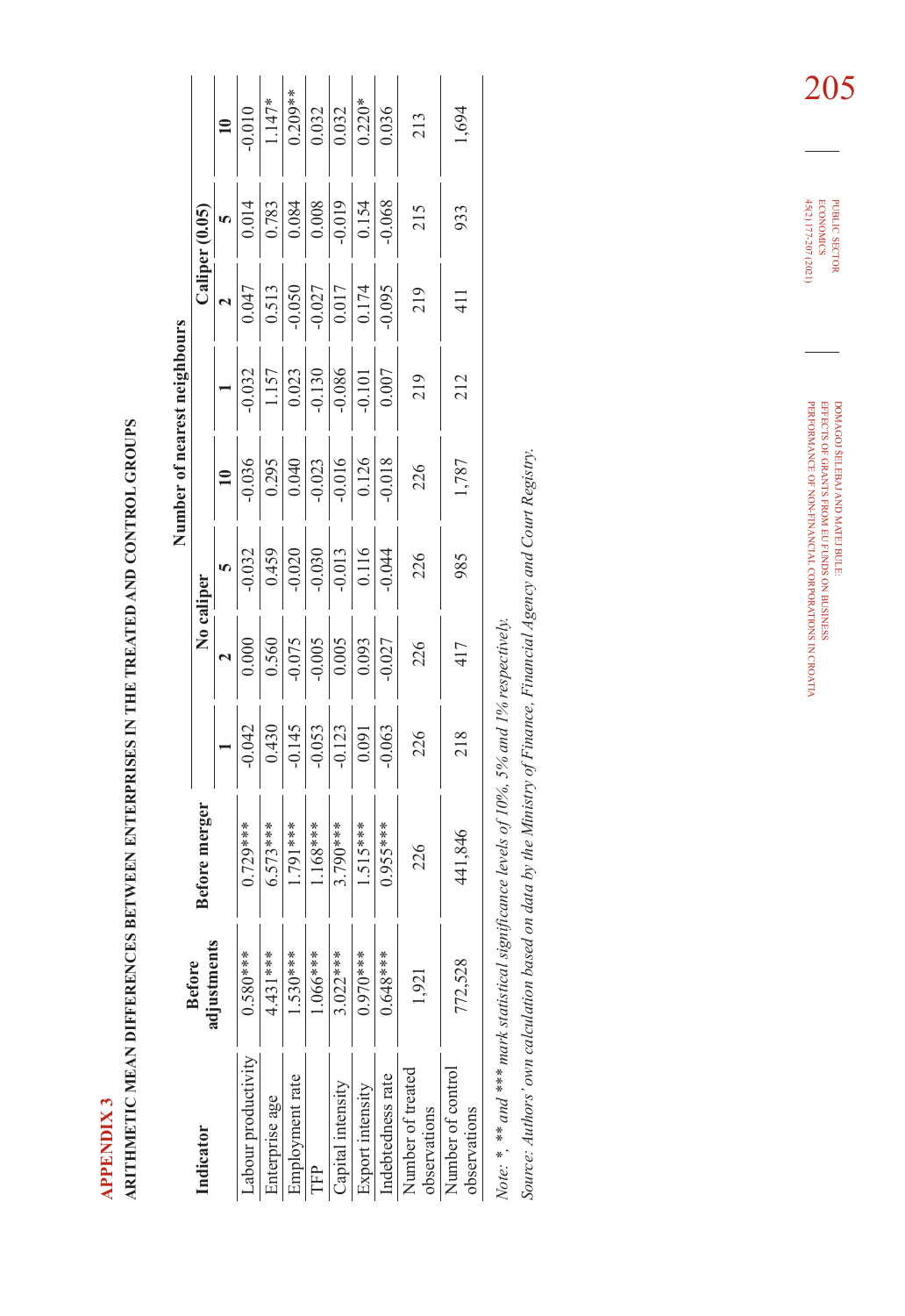### 206 **APPENDIX 4 ANALYSIS RESULTS FOR SELECTED BUSINESS PERFORMANCE INDICATORS THROUGH THE DIFFERENCE IN DIFFERENCES METHOD WITH CONTROL GROUP OF 2 AND 10 NEAREST NEIGHBOURS**

|                                |               |                | Number of nearest neighbours |                |             |
|--------------------------------|---------------|----------------|------------------------------|----------------|-------------|
| Indicator                      | <b>Period</b> | No caliper     |                              | Caliper (0.05) |             |
|                                |               | $\overline{2}$ | 10                           | $\mathbf{2}$   | 10          |
|                                | t             | $0.200***$     | $0.182***$                   | $0.219**$      | $0.210**$   |
| Operating income               | $t+1$         | $0.300**$      | $0.309***$                   | $0.288***$     | $0.292***$  |
|                                | $t+2$         | $0.328***$     | $0.324***$                   | $0.308***$     | $0.346***$  |
|                                | t             | $0.148***$     | $0.134***$                   | $0.125**$      | $0.129***$  |
| Added value                    | $t+1$         | $0.248***$     | $0.256***$                   | $0.227***$     | $0.256***$  |
|                                | $t+2$         | $0.328***$     | $0.375***$                   | $0.326***$     | $0.364***$  |
|                                | t             | $0.506***$     | $0.482***$                   | $0.470***$     | $0.465***$  |
| Fixed assets                   | $t+1$         | $0.632***$     | $0.695***$                   | 0.735***       | $0.748***$  |
|                                | $t+2$         | $0.582***$     | $0.709***$                   | 0.709***       | $0.722***$  |
|                                | t             | $0.073***$     | $0.071***$                   | $0.080***$     | $0.081***$  |
| Employment rate                | $t+1$         | $0.123***$     | $0.142***$                   | $0.166***$     | $0.160***$  |
|                                | $t+2$         | $0.187***$     | $0.184***$                   | $0.220***$     | $0.202***$  |
|                                | t             | 0.067          | 0.055                        | 0.032          | 0.041       |
| Labour productivity            | t+1           | $0.113*$       | $0.100**$                    | 0.045          | $0.083*$    |
|                                | $t+2$         | $0.123**$      | $0.175***$                   | $0.087*$       | $0.149***$  |
|                                | t             | 0.057          | 0.039                        | 0.026          | 0.024       |
| <b>TFP</b>                     | $t+1$         | $0.109*$       | $0.089*$                     | 0.046          | $0.081*$    |
|                                | $t+2$         | $0.147***$     | $0.189***$                   | $0.112**$      | $0.169***$  |
|                                | t             | $0.189**$      | $0.200***$                   | $0.165**$      | $0.200***$  |
| Indebtedness rate              | $t+1$         | $0.348***$     | $0.287***$                   | $0.317***$     | $0.301***$  |
|                                | $t+2$         | $0.336***$     | $0.289***$                   | $0.277**$      | $0.297***$  |
|                                | t             | $-0.003$       | 0.005                        | $-0.002$       | 0.009       |
| Average salary                 | $t+1$         | 0.016          | $-0.003$                     | 0.019          | 0.001       |
|                                | $t+2$         | 0.014          | 0.029                        | 0.023          | 0.042       |
|                                | t             | $0.511***$     | $0.474***$                   | $0.432***$     | $0.457***$  |
| Capital intensity              | t+1           | $0.557***$     | $0.603***$                   | $0.620***$     | $0.660***$  |
|                                | $t+2$         | $0.416***$     | $0.571***$                   | $0.541***$     | $0.585***$  |
|                                | t             | $-0.028$       | $-0.052$                     | $-0.083$       | $-0.105$    |
| Profitability                  | $t+1$         | $-0.101$       | $-0.130*$                    | $-0.145*$      | $-0.183**$  |
|                                | $t+2$         | $-0.178*$      | $-0.192**$                   | $-0.214**$     | $-0.259***$ |
|                                | t             | $-0.024$       | $-0.010$                     | $-0.018$       | 0.013       |
| Export intensity               | $t+1$         | $-0.079$       | $-0.079$                     | $-0.096$       | $-0.055$    |
|                                | $t+2$         | $-0.102$       | $-0.071$                     | $-0.089$       | $-0.001$    |
|                                | t             | 0.025          | 0.026                        | 0.052          | 0.022       |
| Import intensity               | $t+1$         | 0.021          | 0.052                        | $-0.001$       | 0.034       |
|                                | $t+2$         | 0.163          | 0.121                        | 0.075          | 0.128       |
| Number of treated observations |               | 226            | 226                          | 219            | 213         |
| Number of control observations |               | 417            | 1,787                        | 411            | 1,694       |

*Note: \*, \*\* and \*\*\* mark statistical significance levels of 10%, 5% and 1% respectively. Statistical significance was determined by means of a bootstrapping procedure with 500 repetitions. Source: Authors' own calculation based on data by the Ministry of Finance, Financial Agency and Court Registry.*

DOMAGOJ ŠELEBAJ AND MATEJ BULE: public sector DOMAGOJ ŠELEBAJ AND MATEJ BULE:<br>EFFECTS OF GRANTS FROM EU FUNDS ON BUSINESS<br>PERFORMANCE OF NON-FINANCIAL CORPORATIONS IN CROATIA PERFORMANCE OF NON-FINANCIAL CORPORATIONS IN CROATIA EFFECTS OF GRANTS FROM EU FUNDS ON BUSINESS

45(2) 177-207 (2021) economics

**PUBLIC SECTOR<br>ECONOMICS**<br>45(2) 177-207 (2021)